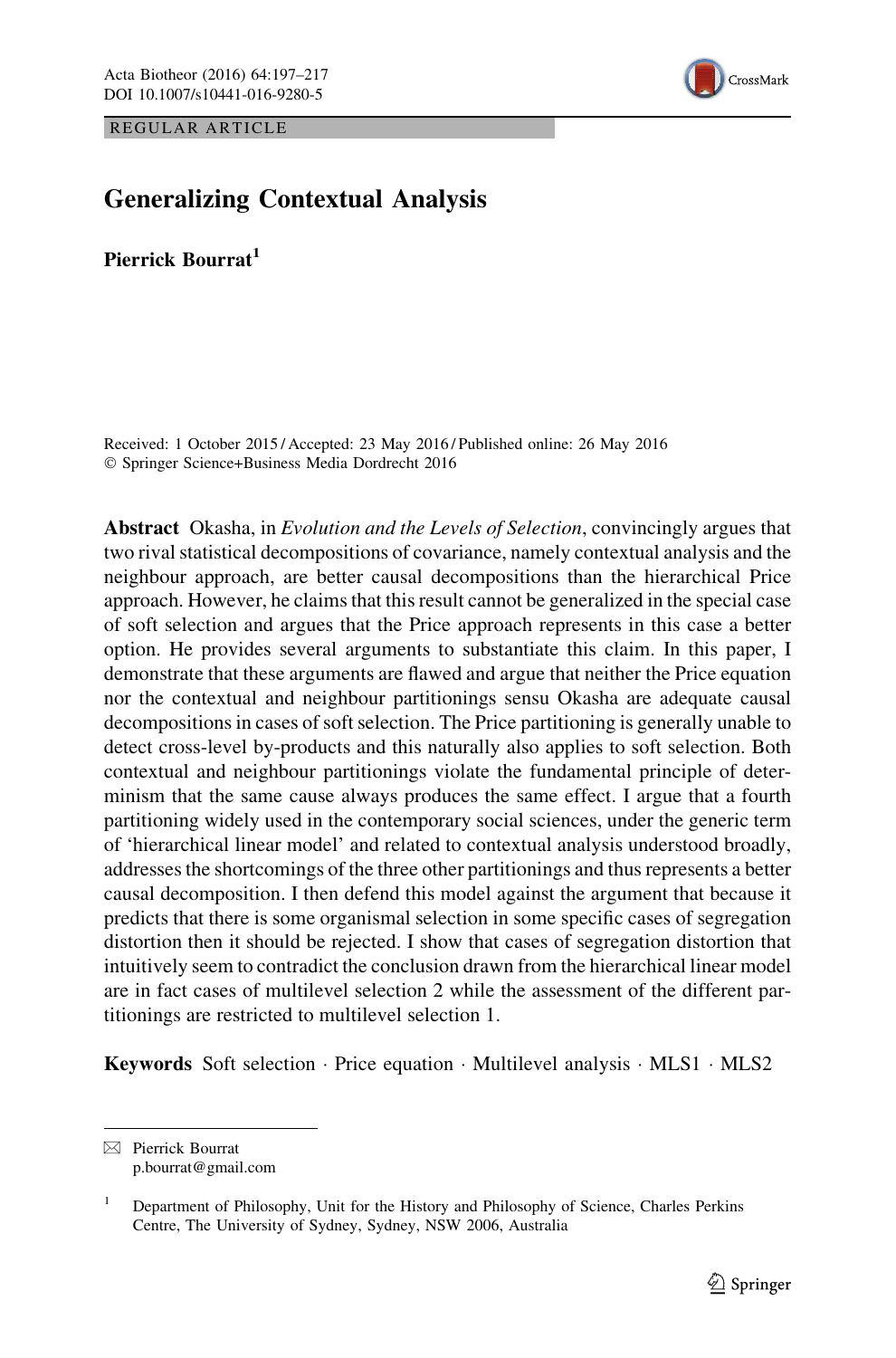# 1 Introduction

Multilevel selection is the view that selection can act simultaneously at different levels of organisation (Bourrat [2015a](#page-19-0), [b;](#page-19-0) Okasha [2006](#page-19-0)). The simplest case of multilevel selection is a case of a population with two levels of selection: one I refer to, following Okasha [\(2006](#page-19-0)), as the particle level and the other I refer to as the *collective* level, with collectives being constituted of particles.<sup>1</sup> Under a classical view on the process of natural selection (e.g., Lewontin [1970\)](#page-19-0), to occur at one given level of organisation, selection requires that there are differences in fitness between the entities forming a population at that level. Following this reasoning, if variance in fitness at the collective level and variance in fitness at the particle level have different values, the idea that different levels of selection are responsible for these difference is a plausible one.

So far so good, but the history of the concept of multilevel selection is contentious and the notion of group selection, a multilevel context in which the particles are biological individuals and the collectives are groups, has been highly debated over the last 50 years (for an overview of the debate see Okasha [2006](#page-19-0)). One reason of this debate, maybe the most important one, is that in a multilevel setting, determining the extent to which each level causes a trait to spread in a population can be very tricky to establish. Many disagreements remain as to which criteria should be used to do so. One of the clearest, but also earliest discussion explaining why causality at different levels of organisation matters so much in multilevel settings can be found in Williams ([1966,](#page-20-0) 16–17). Williams famously contrasted a 'herd of fleet deer' with a 'fleet herd of deer' to illustrate that some collective traits (in his example the fleetness of a herd of deer) leading prima facie to differences in particle fitness, can actually be reduced to differences in particle character (the fleetness of each deer composing the herd) leading to differences in particle fitness. The collective character and collective fitness, in this case, result merely from the summation of particle character and fitness composing the collective. Thus, according to Williams, the fleetness of the collective should not be seen as a 'group adaptation' but rather as a 'fortuitous group benefit'. It is now accepted by many that this argument is a correct one (see for instance Okasha [2006](#page-19-0); Sober and Wilson [2011\)](#page-20-0). In those cases selection only occurs at the particle level for differences in collective fitness are merely a by-product of differences in particles fitness. Okasha [\(2006](#page-19-0), 5) calls these by-products 'cross-level by-products'. I will follow the same terminology. Although this argument is sound for many, it is far from obvious what the best way to causally decompose the effects of particle character and those of collective character on particle fitness is. It should be noted that the question of whether a causal decomposition between the influences of different levels of selection on particle fitness is at all possible is an important one. This question however will not be discussed here. Causal decompositions have been de facto assumed by many authors and I will follow suit.

Another reason why the concept of multilevel selection has been contentious is that different authors have generally meant two distinct things when employing the

 $1$  The two levels scenario will be the one I will use throughout the paper.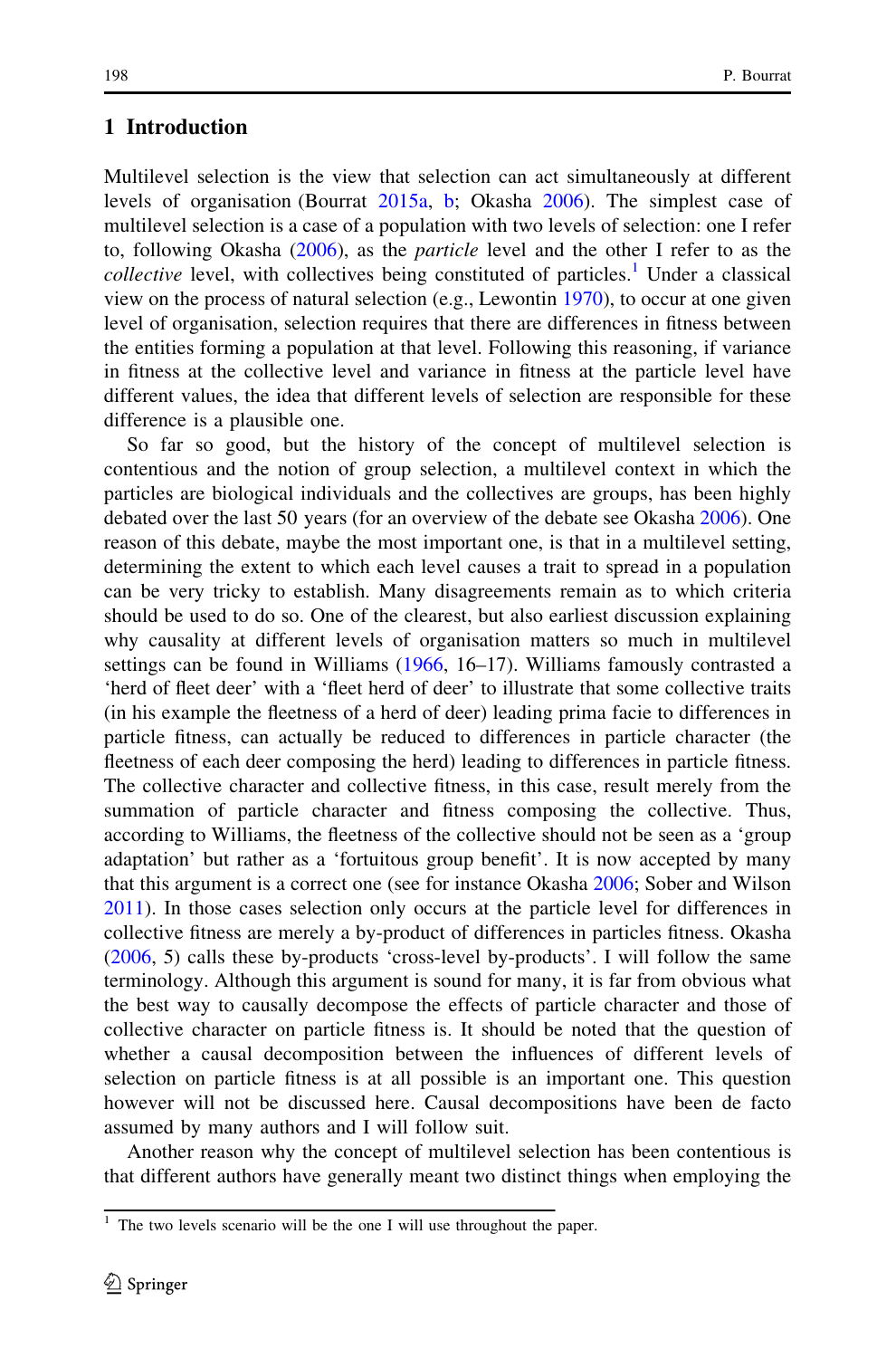term 'multilevel selection' or related ones. The conflation of these two concepts has been a source of confusion in the debate over multilevel selection. These two notions have first been clearly distinguished by Damuth and Heisler ([1988\)](#page-19-0) although similar distinctions can be found in earlier discussions (see Damuth and Heisler [1988,](#page-19-0) 410; Okasha [2006](#page-19-0), 56). Under what Damuth and Heisler call the multilevel selection 1 (MLS1) framework, the focal level from which we assess the selection process(es) is the particle level. Both particle and collective fitnesses have the same metric. Usually, but not necessarily, particle fitness will be measured as the number of offspring particle produced after some time and the collective fitness as the number of offspring *particles* produced after some time. Under what Damuth and Heisler call the multilevel selection 2 (MLS2) framework, both the particle and collective levels are the focal levels from which we assess the selection process(es). The particle fitness and collective fitness have, in this case, different metrics. Usually, but not necessarily, collective fitness will be measured in terms of offspring collectives produced after some time while particle fitness will be measured in terms of offspring particles produced after some time. Gardner [\(2015a\)](#page-19-0) proposes that the fitness of a collective should be defined in terms of neither number of daughter particles nor number of daughter collectives, but in terms ''of its expected long-term genetic contribution to future generations"  $(2015a, 310)$  $(2015a, 310)$ , and that this resolves the MLS1 versus MLS2 dichotomy. This is a view I regard as correct for some cases, but we will see in the last section that the distinction between MLS1 and MLS2 can involve other features than number of particles or collectives produced.

Finally, another reason why the concept of multilevel selection is still muddled is that some authors understand 'multilevel selection' as 'differences in fitness between particles within a collective and difference in fitness of collectives between collectives' (e.g., Heisler and Damuth [1987\)](#page-19-0). Others such as Nunney [\(1985](#page-19-0)) understand it as 'differences in fitness between particles and between collectives when the whole population is taken into account both at the particle and collective level'.

In his book *Evolution and the Levels of Selection*, Okasha ([2006](#page-19-0)) provides a thorough analysis in formal terms of the notion of multilevel selection that attempts to address each one of these problems. Okasha's analysis, following a tradition that started with Price and his now famous equation (Price [1970](#page-19-0), [1972\)](#page-19-0), relies on statistical techniques that partition total evolutionary change into components, each of which aims at representing selection at one level. Yet, total evolutionary change can be partitioned in many different ways and people disagree as to which partitioning is the correct one, that is, the one that represents the real causal structure of evolutionary change. Okasha proposes to compare the advantages and disadvantages of the Price equation with two other statistical rivals used in the literature, based on the multivariate regression approach initially proposed by Lande and Arnold [\(1983](#page-19-0)), namely contextual analysis (Damuth and Heisler [1988;](#page-19-0) Goodnight et al. [1992](#page-19-0); Heisler and Damuth [1987\)](#page-19-0) and what he labels the 'neighbour approach' (Nunney [1985;](#page-19-0) Okasha [2006](#page-19-0), 192–202). Although Okasha prefers contextual analysis and the neighbour approaches over the Price equation, he claims that the formers lead to an 'intuitively wrong' answer in cases of soft selection since they detect selection at the collective level when intuitively there is none (Okasha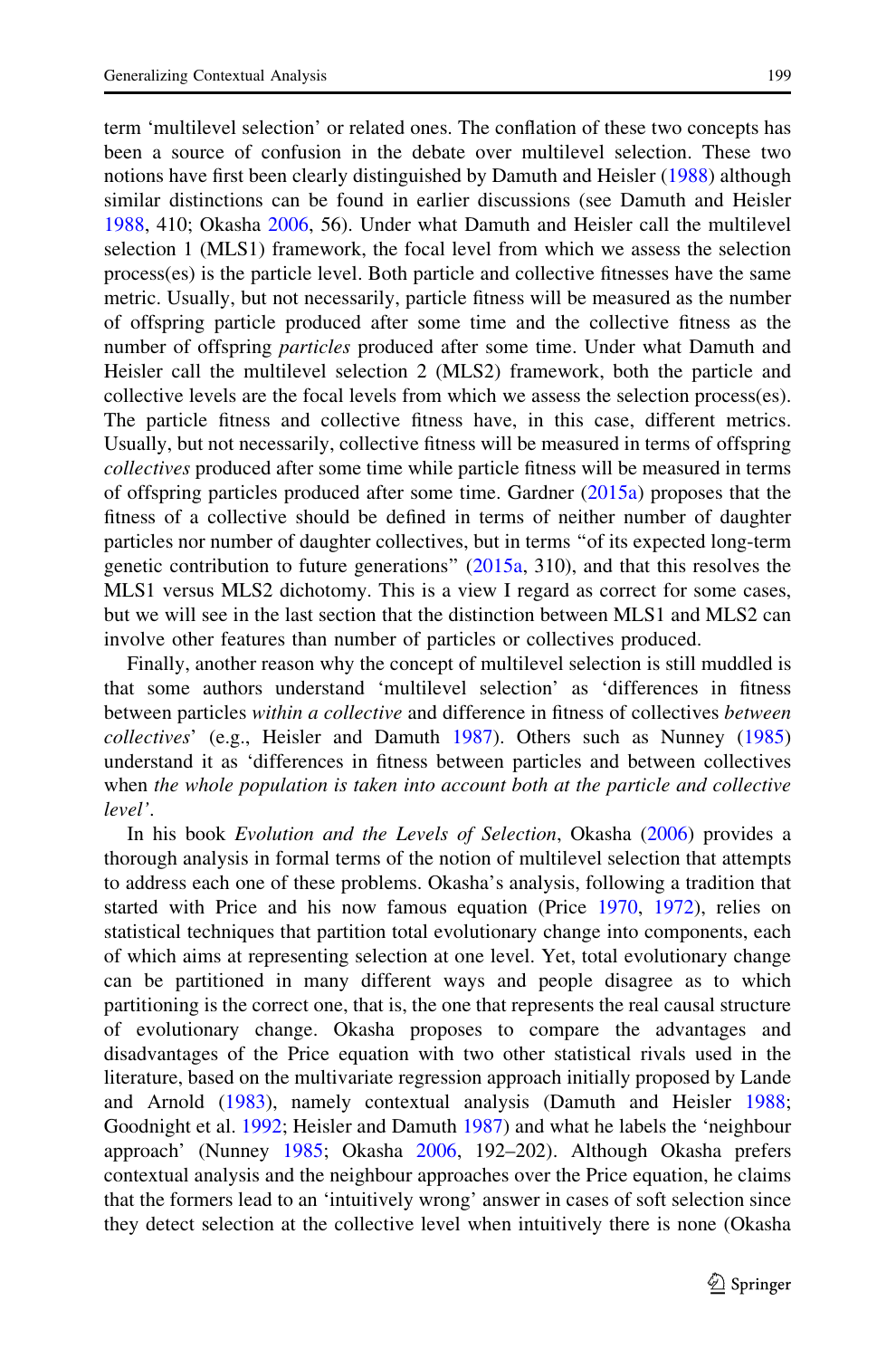<span id="page-3-0"></span>[2006,](#page-19-0) 95). The Price equation, on the other hand, provides according to him the 'intuitively correct' answer (Okasha [2006](#page-19-0), 96). This leads him to conclude that none of the three techniques represents the absolute best causal decomposition for all cases of multilevel selection.

Importantly, his analysis is only made in the context of MLS1 for contextual analysis and the neighbour approach have both been designed to deal only with MLS1. In this paper, I re-evaluate the claim that contextual and neighbour partitionings provide the wrong answer in MSL1 cases of soft selection while the Price equation provides the right one. My conclusions are different from those of Okasha. I argue that each of these three statistical partitionings provide the wrong causal decomposition (in as much as the Price equation can be seen as a causal decomposition, which is contentious for some) for cases of soft selection and show that a fourth one, also based on a linear regression model and stemming from the upto-date multilevel analysis literature in the social sciences (e.g., Goldstein [2011;](#page-19-0) Hox [2010](#page-19-0); Snijders and Bosker [1999](#page-20-0)), is absolutely better than the three others.

#### 2 The Hierarchical Form of the Price Equation

Historically, the first statistical partitioning of total evolutionary change for multilevel settings has been introduced by Price [\(1972](#page-19-0)) as a variant of his now famous equation. For this reason, it is naturally the starting point of most theoretically oriented discussions on multilevel selection and the first one introduced by Okasha ([2006\)](#page-19-0). The non-hierarchical form of the Price equation (Price [1970](#page-19-0); see also Robertson [1966\)](#page-19-0) provides a way to decompose total evolutionary change on a continuous character in a population of entities reproducing in discrete generations into two components as follows<sup>2</sup>:

$$
\bar{w}\Delta \bar{z} = Cov(w_i, z_i) + E(w_i \Delta z_i)
$$
\n(1)

where  $\bar{w}$  is the average fitness of the parent population;  $\Delta \bar{z}$  is the change in average character from one generation to another;  $w_i$  is the absolute fitness of the *i*th entity;  $z_i$  is the character value of the *i*th entity;  $\Delta z_i$  is the difference between the character value of the *i*th entity and the average for its offspring.<sup>3</sup>

The first term on the RHS,  $Cov(w_i, z_i)$ , is classically interpreted in the literature as the 'change due to selection' while the second term on the RHS,  $E(w_i\Delta z_i)$ , is classically interpreted as the 'transmission bias' (see Okasha [2006](#page-19-0), Chapter 1 for more details on the non-hierarchical form of the Price equation). If the transmission bias is nil, Eq. (1) can be simplified as follow:

$$
\bar{w}\Delta \bar{z} = Cov(w_i, z_i)
$$
\n<sup>(2)</sup>

<sup>2</sup> For simplicity discrete generations are assumed.

 $3$  For an example of how Eq. (1) can be derived see Okasha ([2006](#page-19-0), 22). An alternative interpretation of this equation is to suppose that the focus of attention is the action of selection rather than total evolutionary change.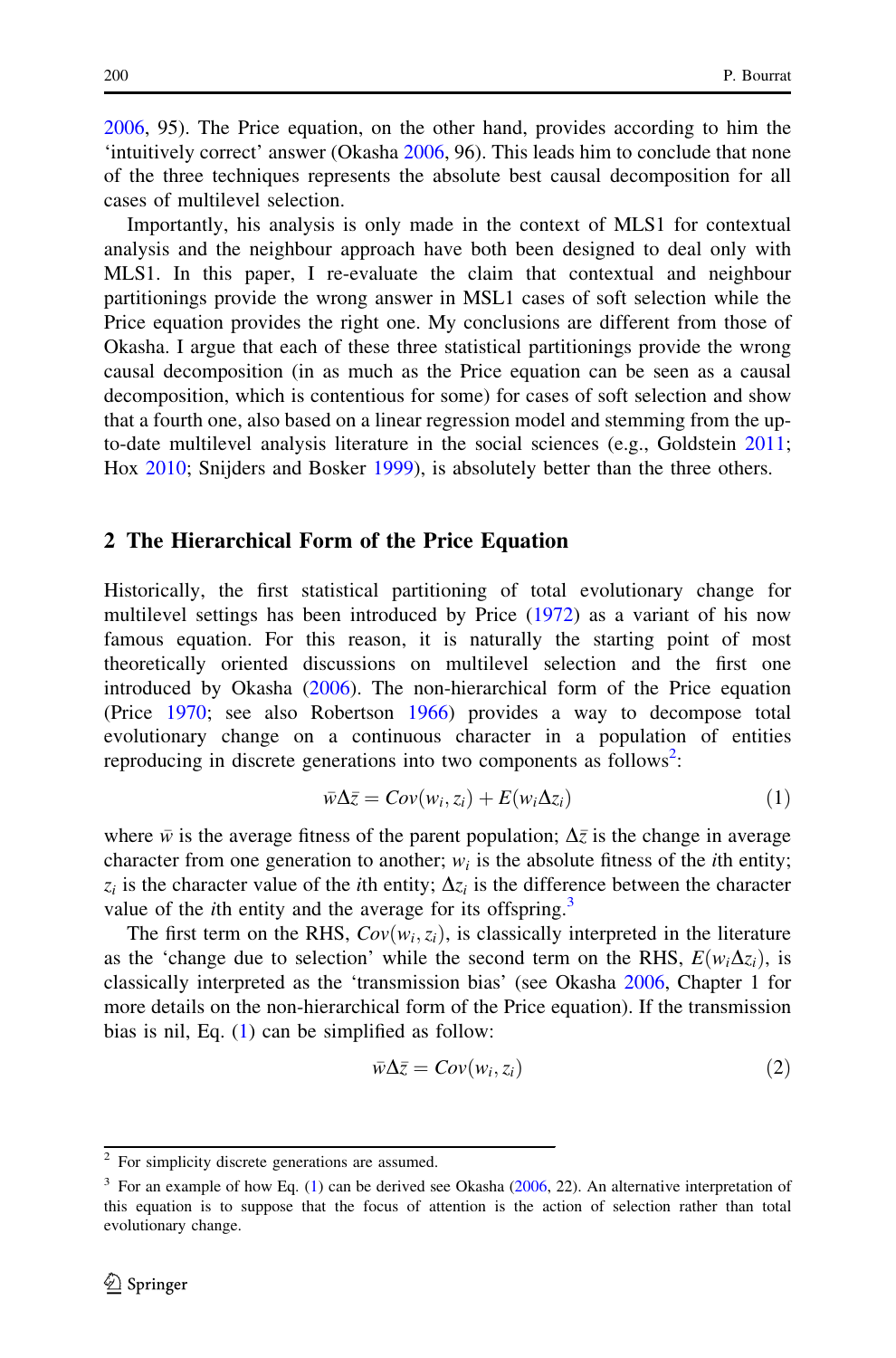<span id="page-4-0"></span>If we suppose now that the entities are nested in collectives (which I assume for simplicity have all the same size), after some rearrangements and definitions of new terms referring to the collective level, Eq. ([1\)](#page-3-0) can be rewritten as follows:

$$
\bar{w}\Delta \bar{z} = Cov(W_k, Z_k) + E[Cov_k(w_{jk}, z_{jk})]
$$
\n(3)

where  $w_{ik}$  is the absolute fitness of the *j*th particle in the *k*th collective;  $z_{ik}$  is the character value of the jth particle in the kth collective;  $W_k$  is the fitness of the kth collective and defined as the average fitness w of its particles and  $Z_k$  is the character value of the collective which is defined as the average character value  $z$  of its particles. Equation  $(3)$  is the Price equation in its hierarchical form.<sup>4</sup>

The first term on the RHS of Eq. (3),  $Cov(W_i, Z_i)$ , is the covariance between collective fitness  $W$  and collective character  $Z$ . It is classically interpreted as the selection between collectives. The second term of the RHS,  $E[Cov_k(w_{ik}, z_{ik})]$ , is the average of covariances between particle fitness  $w$  and particle character  $z$  within collectives. It is classically interpreted as selection between particles within collectives.

Although, Eq. (3) gives some traction to the concept of multilevel selection, one problem with it, extensively detailed in Okasha [\(2006](#page-19-0), Chapter 3), is that  $Cov(W_i, Z_i)$  does not allow discriminating causally the part of the covariance between collective fitness and collective character that results from differences in fitness at the particle level from the part that is due to differences in fitness at the collective level. In other words, the hierarchical form of the Price equation does not permit to separate causally the effects of cross-level by-products from those of direct selection at the collective level as it leaves causation implicit. This means, taking Williams' example presented in the Introduction, that using Eq. (3) in causal terms, one would not be able to conclude whether the herd character 'fleetness' causally influences the fitness of deer or not.

Before going further one remarks is in order. Some consider that the project of comparing different partitionings to the Price equation is misplaced as the Price equation can be seen, following the words of Frank [\(2012](#page-19-0), 1014), as ''an abstract placeholder'' and does not pretend in and of itself to provide a causal decomposition of evolutionary change. Although, this criticism is well taken, the Price equation has de facto be used to make causal claims about selection occurring at different levels of organisation and it is important to show why this might be problematic [see also the recent debate on this topic between Goodnight ([2015](#page-19-0)) and Gardner [\(2015b](#page-19-0))].

# 3 Contextual Analysis

In order to address the shortcoming of Eq. (3), Heisler and Damuth [\(1987](#page-19-0)) propose, using a variant of the linear regression model put forward by Lande and Arnold [\(1983](#page-19-0)) to study selection in cases of correlated characters, that the fitness of a particle in a collective can be causally influenced by two factors, namely its own

<sup>&</sup>lt;sup>4</sup> For a full derivation of the hierarchical form of the Price equation from the non-hierarchical form see for example Price [\(1972](#page-19-0)), Frank [\(1998](#page-19-0)) or Wade ([1985\)](#page-20-0).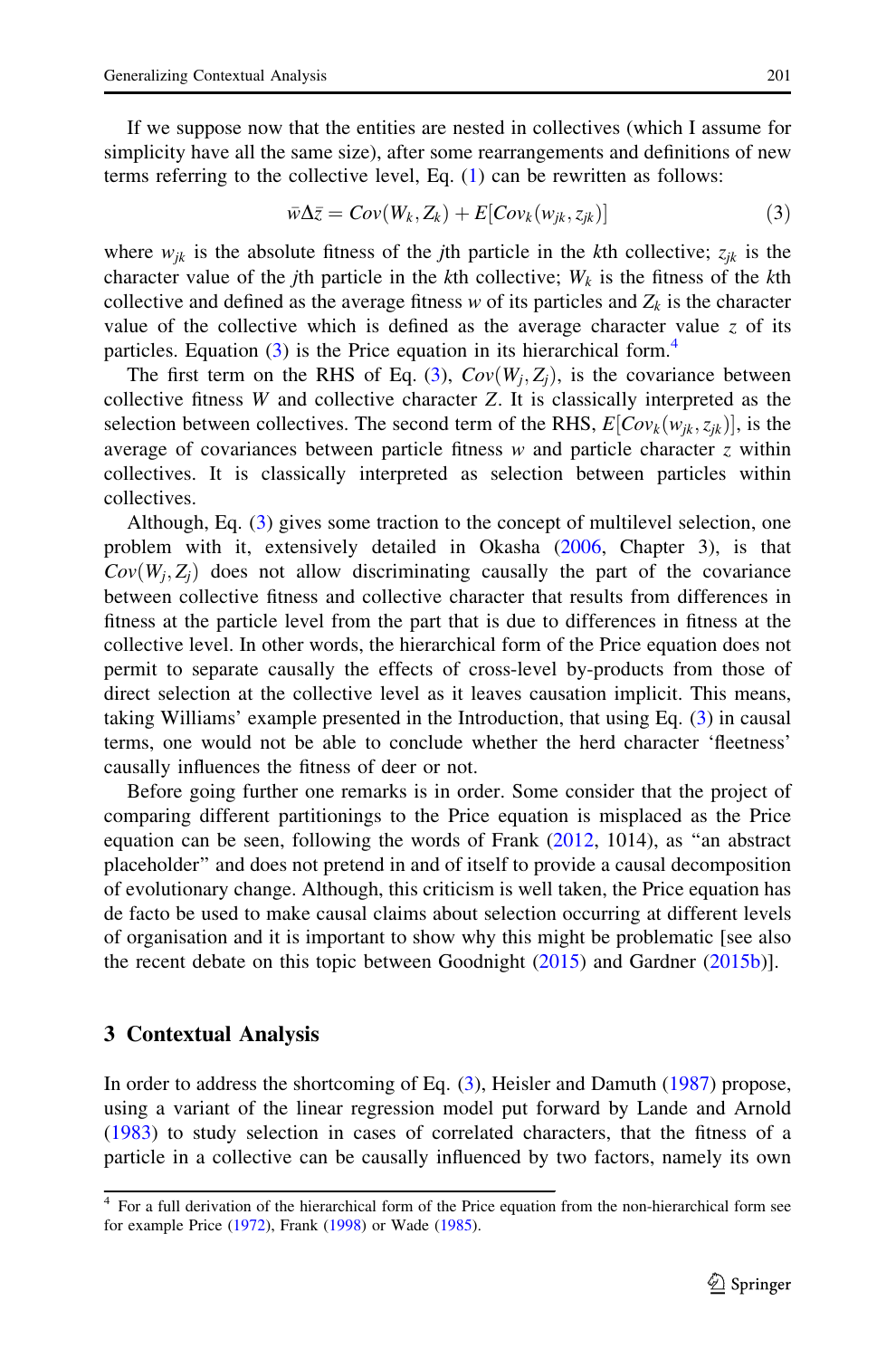<span id="page-5-0"></span>character and a ''contextual character'' that will be the same for all the particles of a collective and thus by transitivity represents the indirect effect of the collective character on individual fitness. Damuth and Heisler borrow this technique from the social sciences which is known under the name of 'contextual analysis' (Boyd and Iversen [1979\)](#page-19-0). In formal terms the contextual analysis regression model can be written as follows:

$$
w_{jk} = \alpha + \beta_1 z_{jk} + \beta_2 Z_k + e_{jk}
$$

where  $\alpha$  is the intercept;  $\beta_1$  is the partial regression coefficient of particle fitness on particle character, controlling for collective character<sup>5</sup> and thus measures the direct effect of particle character on particle fitness, controlling for collective character;  $\beta_2$ is the partial regression coefficient of particle fitness on collective character, controlling for particle character and thus measures the indirect effect of collective character on particle fitness, controlling for particle character and  $e_{ik}$  is the residual whose variance is to be minimized.

If we now substitute w by this decomposed form in Eq.  $(2)$  $(2)$ , this leads to:

$$
\overline{w}\Delta \overline{z} = Cov(\alpha + \beta_1 z_{jk} + \beta_2 Z_k, z_{jk} + e_{jk})
$$
  
=  $Cov(\alpha, z_{jk}) + \beta_1 Cov(z_{jk}, z_{jk}) + \beta_2 Cov(Z_k, z_{jk}) + Cov(e_{jk}, z_{jk})$ 

This equation simplifies for  $Cov(\alpha, z_{ik})$  is by definition nil because  $\alpha$  is a constant,  $Cov(z_{jk}, z_{jk})$  is by definition equal to  $Var(z_{jk})$ ,  $Cov(Z_k, z_{jk})$  is equal to the variance  $Var(Z_k)$  and by virtue of what the least-squares regression analysis is doing  $Cov(e_{ik}, z_{ik})$  is nil. We thus get:

$$
\bar{w}\Delta\bar{z} = \beta_1 Var(z_{jk}) + \beta_2 Var(Z_k)
$$
\n(4)

In Eq. (4), the first term of the RHS,  $\beta_1Var(z_{ik})$ , can be interpreted as the direct selection on particles. The second term of the RHS,  $\beta_2Var(Z_k)$  can be interpreted as the cross-level by-product that results from direct selection on the collectives.

The contextual approach is an improvement over the Price approach, when interpreted causally, for it allows distinguishing direct selection at the collective level from the by-product of selection at the particle level. Yet, it is not fully satisfactory. This is because from the point of view of a particle, the effect of the collective character on the particle fitness also includes the effects of this particle on its own fitness by contributing to the collective character. This means that contextual analysis does not completely eliminate the cross-level by-product problem. To fully eliminate it, the decomposition in the regression model for particle fitness should not be between particle character and collective character but between particle character (including the effects<sup>6</sup> of particle character on collective

<sup>&</sup>lt;sup>5</sup> It is in fact the particle's contextual character, but since a perfect mapping between the contextual and collective character exists, for simplicity, I will use ''collective character'' in the reminder of the paper in places where it should be ''contextual character''.

<sup>6</sup> Note that the term 'effect' is understood here in a metaphysical sense, not a causal one. It thus includes supervenience relations.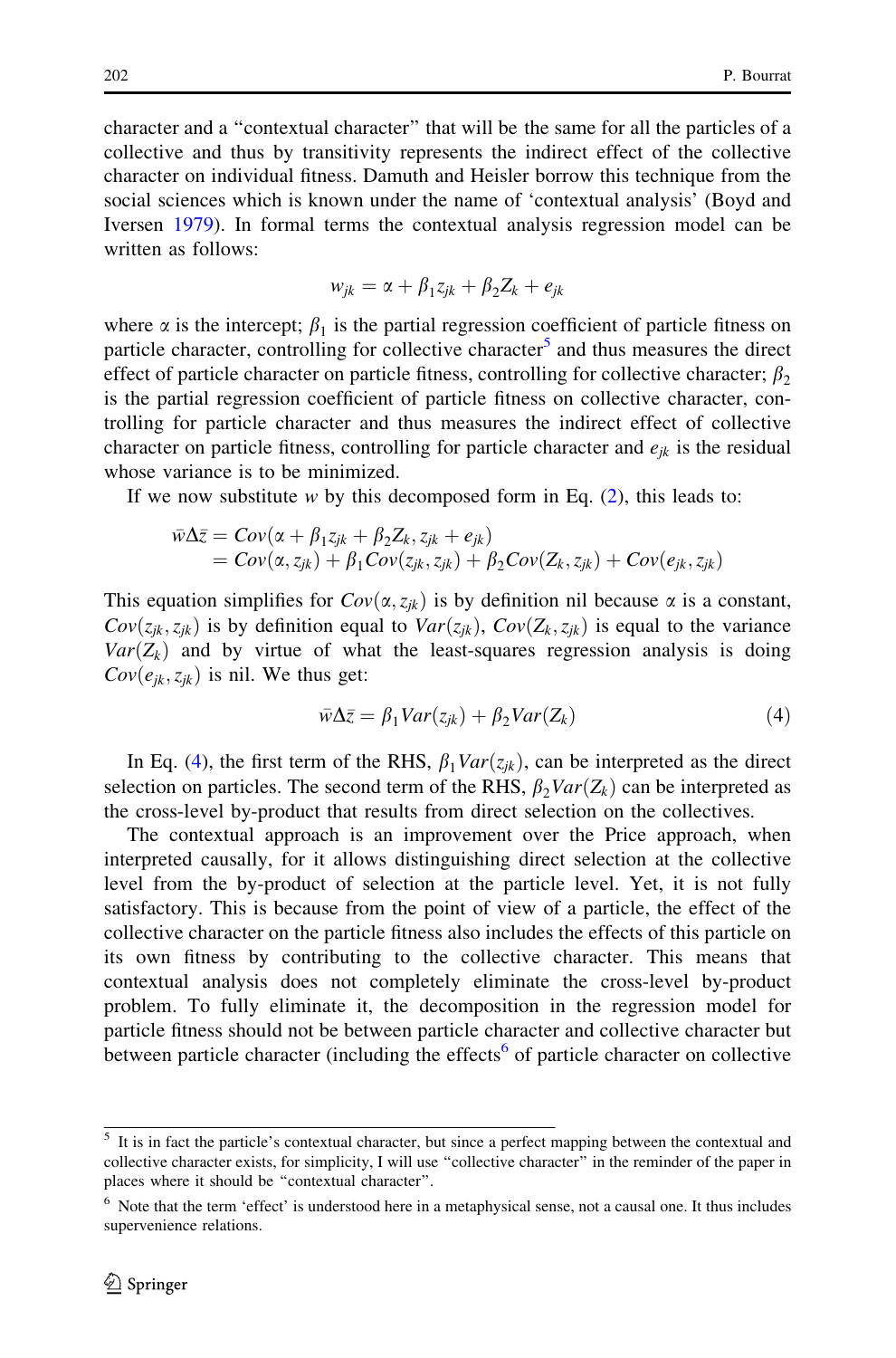character) and collective character minus the effect of the particle on collective character.<sup>7</sup>

# 4 The Neighbour Approach

To address the foregoing issue Okasha [\(2004](#page-19-0), [2005,](#page-19-0) [2006\)](#page-19-0), borrowing a reasoning from Nunney [\(1985\)](#page-19-0) proposes the following alternative regression model:

$$
w_{jk} = \alpha + \beta_3 z_{jk} + \beta_4 X_{jk} + e_{jk}
$$

where  $X_k$  is what Okasha calls the neighbourhood character<sup>8</sup> of the *j*th particle in the kth collective. The neighbourhood character measures the collective character minus the effect of the particle on collective character. The term  $\beta_3$  is the partial regression of fitness on particle character, controlling for neighbourhood character, while  $\beta_4$  is the partial regression of fitness on neighbourhood character, controlling for particle character. I provide in the [Appendix](#page-18-0) definitions of  $\beta_3$  and  $\beta_4$  in terms of  $\beta_1$  and  $\beta_2$  to make clear the straightforward links between the notion of collective and that of neighbourhood. It also demonstrates that most claims made about contextual analysis, can straightforwardly be applied to the neighbour partitioning.

As was done in the previous section with the contextual regression model, we can now replace  $w$  by this alternative model in Eq.  $(2)$  $(2)$ . Because the covariance of the residual with individual trait value is nil, this leads to:

$$
\bar{w}\Delta\bar{z} = \beta_3Var(z_{jk}) + \beta_4Cov(z_{jk}, X_{jk})
$$
\n(5)

In Eq. (5), the first term of the RHS,  $\beta_3Var(z_{jk})$  can be interpreted as the direct effect of the particle character on its own fitness. The second term of the RHS,  $\beta_4Cov(z_{ik}, X_{ik})$  can be interpreted as the cross-level by-product of selection on the neighbourhood character on particle fitness.

### 5 Rethinking the Advantages and Disadvantages of Each Approach

Because both the contextual and neighbour partitionings provide (different) solutions to the problems of cross-level by-products, Okasha is inclined to claim that they represent superior causal decompositions, that is, carve selection processes at their joints more effectively. $9$  In fact both contextual analysis and the neighbour partitioning do not detect a collective (or neighbourhood) level component of selection, when the fitness of the particle depends solely on its character, which seems to be the right causal decomposition. The Price equation does not allow us

<sup>7</sup> Note that Okasha ([2006,](#page-19-0) 201) points out that in some case of emergent collective character it might be worth including these effects in the collective level character. For the purpose of this paper I will not consider those cases.

<sup>8</sup> See [Appendix](#page-18-0) for a formal definition of neighbourhood character.

<sup>&</sup>lt;sup>9</sup> Each of these two approaches has different advantages and disadvantages, but they are unimportant for the main purpose of this paper.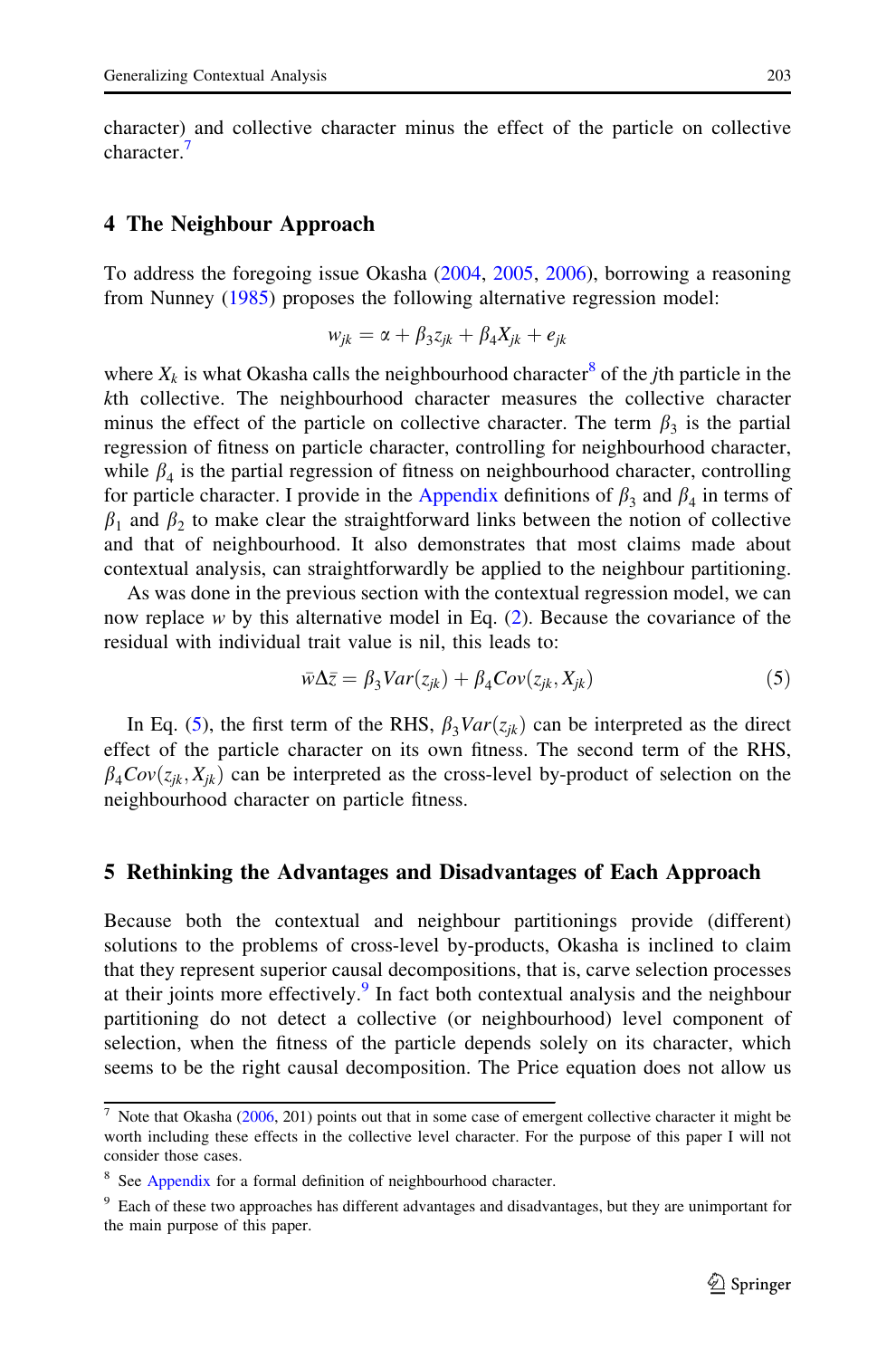<span id="page-7-0"></span>making this discrimination. But Okasha also argues (using several examples) that in cases of 'soft-selection' (more on what exactly soft selection is in a moment) the Price equation provides the correct answer while both the contextual and neighbour partitionings provide very counter-intuitive answers. Thus, Okasha claims, the Price equation should be favoured in such cases.

In this section, I demonstrate *pace* Okasha and in spite of the fact the Price equation leads to the intuitively right answer, this is for the wrong reasons. The Price equation does not represent a good causal decomposition in general and this also applies to cases of soft selection. I then present Okasha's assessment of the adequacy of the contextual partitioning<sup>10</sup> for cases of soft selection. I concur with him that it does not represent a good causal decomposition for those cases. Yet, my arguments are different from his. I argue that although its makes precise causal predictions, these predictions are incompatible with the fundamental principle of determinism that the same cause always produces the same effect. Since no indeterminacy is supposed in those models, this simply means that the two models are inadequate causal partitions for cases of soft selection.

#### 5.1 A Generic Case of Soft Selection and the Price Partitioning

Soft selection refers to any case in which all the collectives have the same fitness (due for example to some resource constraints) in spite of variation in collective character (see Fig. [1](#page-8-0) for a theoretical example). In such a scenario, the fitness of a particle depends both on its own character and its relative ranking within its collective. This means that the collective influences particle fitness as noted by Okasha ([2006,](#page-19-0) 95), and before him Goodnight et al. ([1992\)](#page-19-0) and Heisler and Damuth [\(1987](#page-19-0)).

Concretely, in Eq. ([3\)](#page-4-0) (Price partitioning), a case of soft selection implies that the first term of the RHS is nil,  $Cov(W_k, Z_k) = 0$ . Thus Eq. ([3\)](#page-4-0) can be rewritten as:

$$
\bar{w}\Delta\bar{z} = E[Cov_k(w_{jk}, z_{jk})]
$$
\n(3')

which means that the Price equation partitioning predicts that the total evolutionary change depends solely on the covariances of particle fitnesses and particle character. This leads Okasha to claim that in a case of soft selection, the Price equation leads to the intuitively correct prediction that there is no collective level selection. But this interpretation, I claim, is not warranted. In fact, if we give a causal interpretation of the Price partitioning in a case of soft selection, the fact that the evolutionary change depends solely on covariance between particle fitness and particle character within collectives so that  $Cov(W_k, Z_k) = 0$  does not necessarily imply that no selection between collectives would be detected had cross-level by-products been eliminated.

To see why, let us go back to one remark I made in Sect. [2](#page-3-0). I noted that one problem with interpreting causally the hierarchical form of the Price equation is that it does not allow discriminating selection at the collective level from a by-product of

<sup>&</sup>lt;sup>10</sup> Mutatis mutandis, the same can be argued for neighbour partitioning, for there is a straightforward relation between contextual and neighbour partitionings (see [Appendix](#page-18-0)).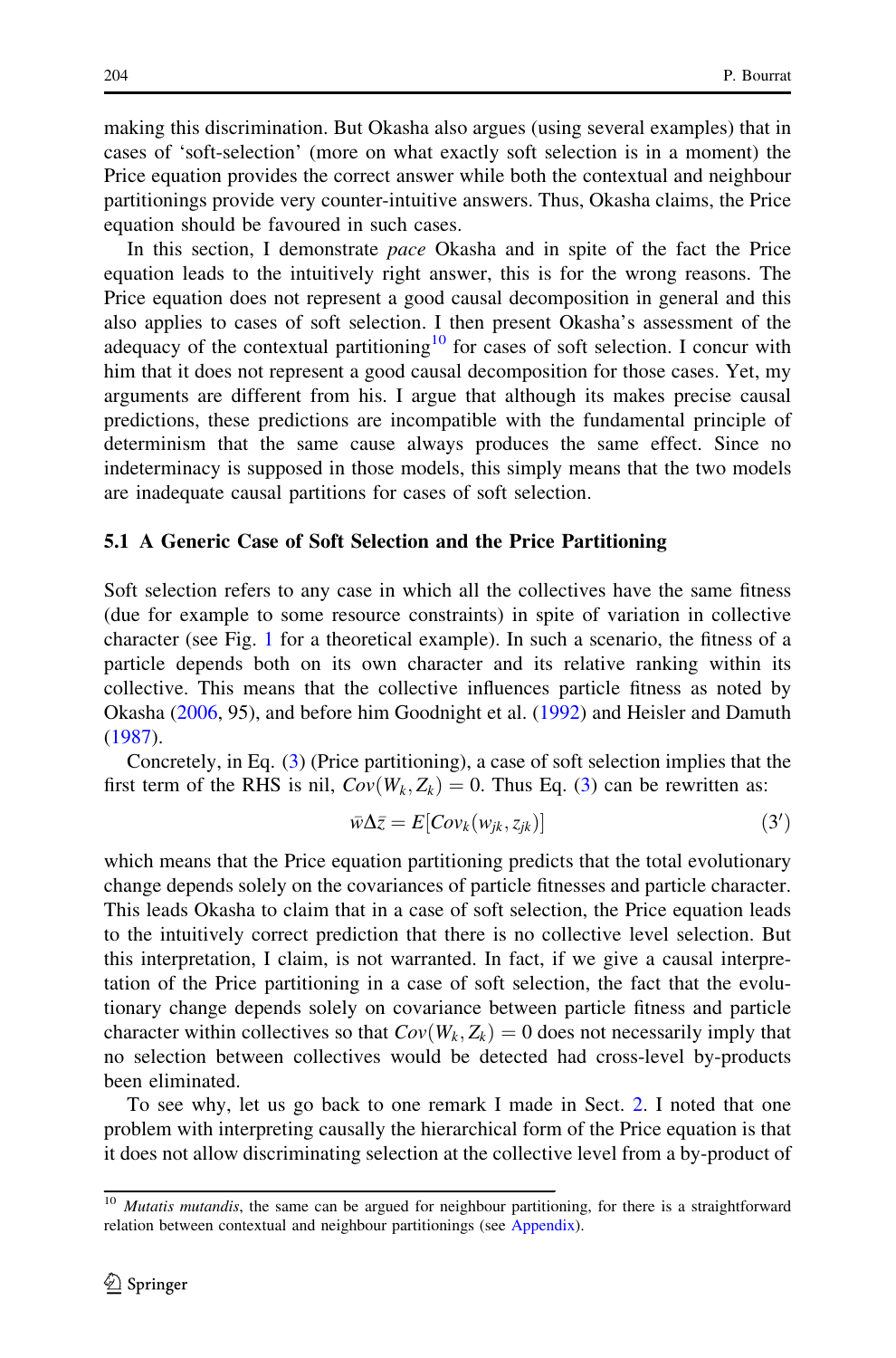<span id="page-8-0"></span>

Fig. 1 A case of soft selection: each collective produces the same number of particles but the black particles are fitter than the grey particles within each collective, and the greys particles are fitter than the white particles within each collective. The colour of the parental collective reflects collective character, that is, the average of its particle characters (inspired from Okasha [2006](#page-19-0), 95)

selection at the particle level. What I did not mention but which is discussed by Okasha ([2006,](#page-19-0) 84–94) is that cross-level by-products can also run in the direction collective  $\rightarrow$  particle, that is, when differences in fitness at the particle level result from direct selection at the collective level. In those cases, some or all the selection will be attributed to the particle level while the collective level character certainly plays an indirect causal role in determining particle fitness due to direct selection on collectives. Thus, although some covariance between particle character and particle fitness within collectives are observed in cases of soft selection, it could be in principle the case that they result, at least partly, from the effects of collective character on particle fitness within each collective.

It is also important to note the Price equation does not allow discriminating the absence of selection at the collective level from the combination of a cross-level byproduct at the collective level of selection at the particle level going in one direction and direct selection at the collective level going in the other direction with the same magnitude and resulting in  $Cov(W_k, Z_k) = 0$ . In this case, in the absence of the indirect effect of particle character on collective fitness, a non-nil covariance would be observed between collective character and collective fitness which would be evidence that there is collective level selection in spite of  $Cov(W_k, Z_k)$  being nil.

Thus because of the possibility of cross-level by product running in the two directions (that could explain  $E[Cov_k(w_{ik},z_{ik})] \neq 0$ ) and the possible cancellation of selection going in the opposite direction at each level (that could explain  $Cov(W_k, Z_k) = 0$ , using the Price approach should not be regarded as a correct causal decomposition on the basis that it gives an intuitively correct answer in cases of selection and more generally.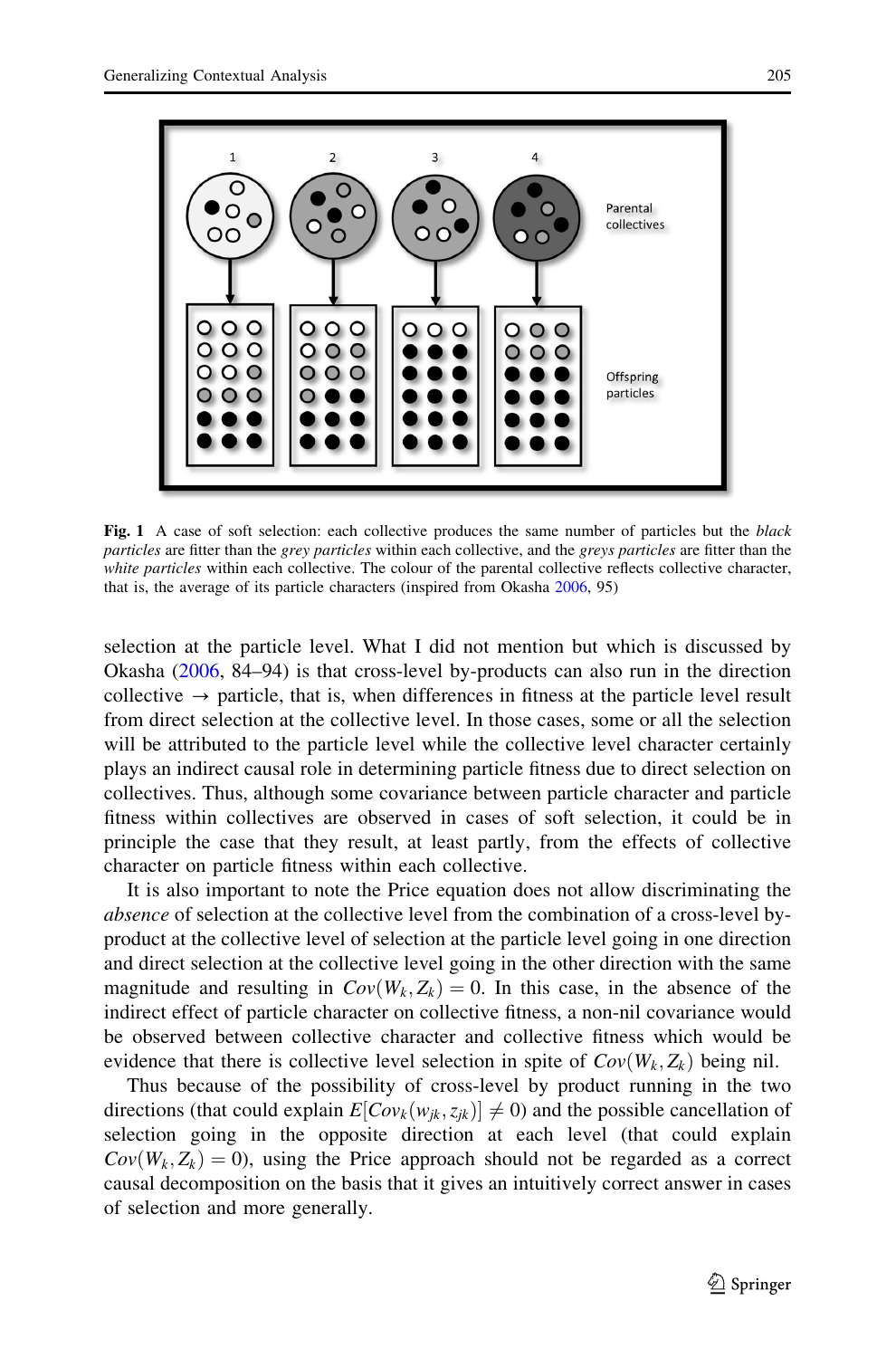#### <span id="page-9-0"></span>5.2 Contextual Analysis and Soft Selection

Let us turn now to the predictions made by contextual analysis in cases of soft selection. Those are quite different from that of the Price equation. But before going further, note that although my arguments will only be provided using the contextual partitioning, *mutatis mutandis* the same arguments can be made using the neighbour approach. This is because of the straightforward relation between  $\beta_2$  and  $\beta_4$  (see [Appendix](#page-18-0)). Starting from a close version of Eq. ([4\)](#page-5-0), Goodnight et al. ([1992,](#page-19-0) 752–753) have shown that for any case of soft selection, because we have:  $Cov(W_k, Z_k) = 0$ , it follows that  $\beta_2 = -\beta_1$ .

This result implies two things for cases of soft selection. First, if there is direct particle selection, that is, if  $\beta_1$  is non-zero, then it immediately follows, under this interpretation, that there is direct collective selection since  $\beta_2$  will non-zero. Second, if there is direct collective selection, then it immediately follows that there is direct particle selection. There is thus interdependence between particle and collective level selection. Note that interdependence *does not* imply that there is a relation of causality between the two levels. The interdependence is mathematical only.

With the interdependence between particle and collective selection, the contextual regression model presented earlier in Sect. [3](#page-4-0) becomes thus:

$$
w_{jk} = \alpha + \beta_1 z_{jk} - \beta_1 Z_k + e_{jk}
$$

If we now replace  $w$  by this decomposed form in Eq.  $(2)$  $(2)$ , because the covariance of the residual with individual trait value is nil, this leads to:

$$
\bar{w}\Delta\bar{z} = \beta_1 Var(z_{jk}) + \beta_2 Var(Z_k). \tag{4'}
$$

Okasha argues that the non-nullity of  $\beta_2$  in Eq. [\(4](#page-5-0))—or  $\beta_1$  in Eq. (4')—for cases of soft selection is a counterintuitive result, for many theorists have argued that there can only be collective-level selection if there are differences in fitness between collectives. This point, Okasha stresses, applies indistinguishably to MLS1 and MLS2 cases (Okasha [2006,](#page-19-0) 96–97).

Although it is correct that most theorists would argue that there can only be selection if there are differences in fitness between collectives, I do not believe we can draw the conclusion from contextual analysis that the fitness of all the collectives is the same because there is no selection at the collective level. This is because, as I demonstrate below, in cases of soft selection in which there is collective character variation, contextual analysis violates the fundamental principle of determinism that the same cause always produce the same effect in the following way: the effects of the independent variables in the linear regression do not remain invariant for different tokens of the same type of cause even in cases where Laplacian determinism is supposed.<sup>11</sup> I consider that invariance of effects for the same type of cause to be a fundamental criterion to determine the causal adequacy of equation in a deterministic setting.

Note that Laplacian determinism can be supposed in all the equations of this paper and it is also what has been supposed by Okasha throughout his book. I will follow suit.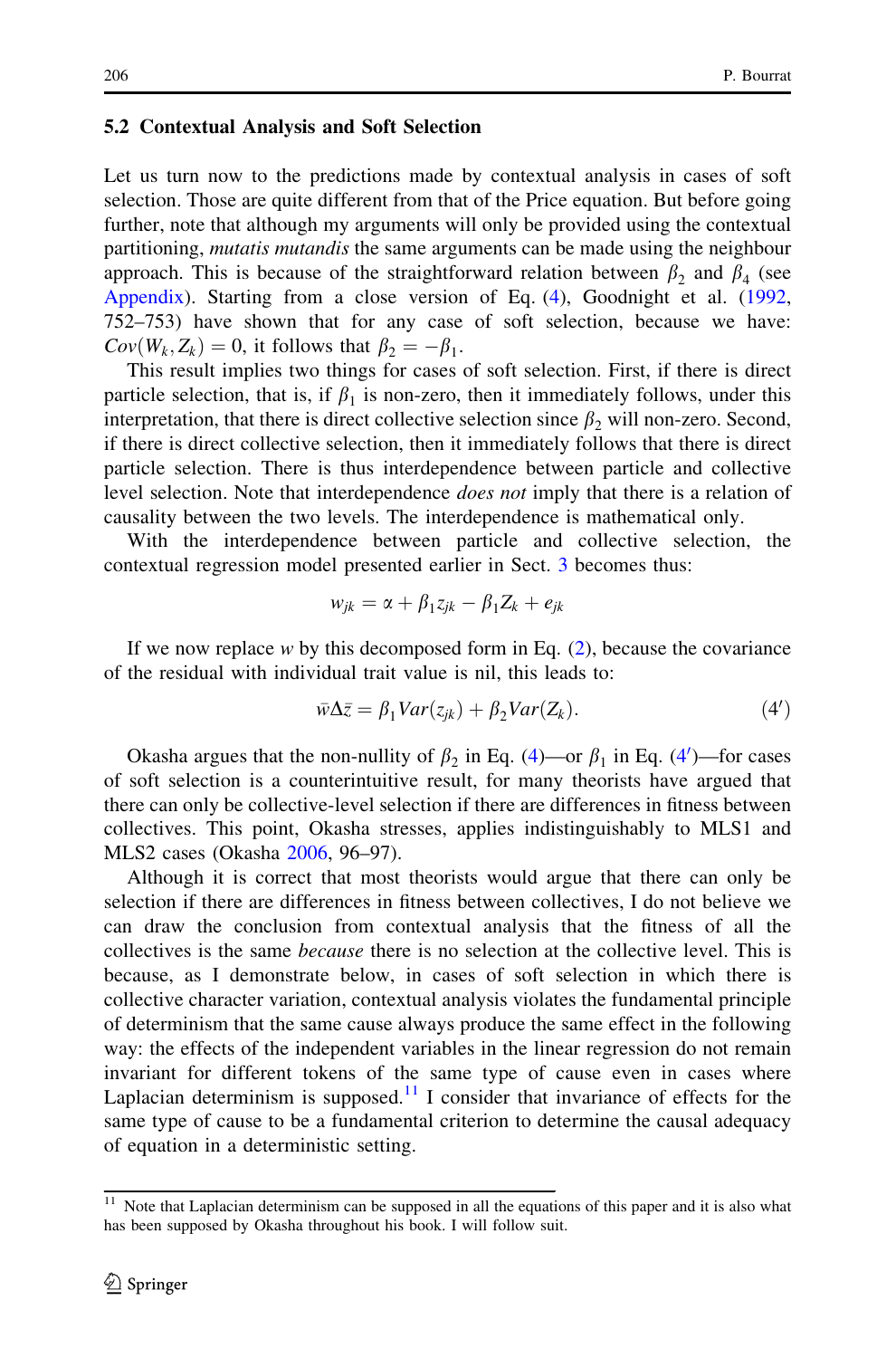To see how contextual analysis fails in this criterion, let us suppose two particles j and l that belong respectively to the collective k and m of the same population. Following contextual analysis, we can write the linear model predicting their fitness in a case of soft selection as follows:

$$
w_{jk} = \alpha + \beta_1 z_{jk} - \beta_1 Z_k + e_{jk}
$$
  

$$
w_{lm} = \alpha + \beta_1 z_{lm} - \beta_1 Z_m + e_{lm}
$$

If  $\beta_1 z_{ik}$  represents the additive effect in the model of the *j*th particle character of the kth collective on its own fitness, then following the fundamental principle of determinism, the additive effect of the particle character of the *l*th particle of the *m*th collective on its own fitness,  $\beta_1 z_{lm}$ , should be the same if the two particles have the same particle character, that is, if  $z_{ik} = z_{lm}$ . This should remain true irrespective of the values of collective character  $Z$  of the kth collective and the mth collective.

Similarly, if  $-\beta_1Z_k$  represents the additive effect in the model of kth collective character on the fitness of the jth particle of the kth collective, then applying the fundamental principle of determinism as defined above, the additive effect of the collective character of the *m*th collective on the fitness of the *l*th particle of the *m*th collective,  $-\beta_1 Z_m$ , should be the same if the two collectives have the same collective character, that is, if  $Z_k = Z_m$ .<sup>12</sup> This should remain true irrespective of the values of particle character  $z$  of the jth particle of the  $k$ th collective and the  $l$ th particle of the mth collective.

Finally, if  $e_{ik}$  represents the deviation from linearity, so that it can represent the joint non-additive effects of the jth particle character and kth collective character on the fitness of the jth particle of the kth collective, then applying the fundamental principle of determinism as defined above, the non-linear effects of the lth particle character of the *mth* collective and the non-linear effects of the *mth* collective, on the fitness of the Ith particle of the *m*th collective,  $e_{lm}$ , should be the same if the two collectives have the same collective character ( $Z_k = Z_m$ ) and the same particle character ( $z_{jk} = z_{lm}$ ).

From these three pieces of reasoning, we can make two predictions. First, two particles of the same type in two different collectives with the same collective character value should *always* have the same fitness irrespective of the collective they are found in. This is because, in virtue of the fundamental principle of determinism the particle additive effect and non-additive effect on their own fitness should be same. Second, two collectives with the same collective character, should always have the same effects on the particle fitness of the same type. This is because, in virtue of the fundamental principle of determinism the collective additive effect and non-additive effect on particle fitness should be same.

One way to 'test' wether these two predictions are verified with contextual analysis in cases of soft selection is to compare the fitness of two particles of the same type that belong to two collectives with the same collective character. A situation of this sort is illustrated in Fig. [1](#page-8-0), which represents a pure case of soft selection, with the two collectives of the centre (collectives 2 and 3) having the

 $12$  Note that I am talking here about the same type of collective character which might be realized by different tokens as is the case in Fig. [1](#page-8-0) with the collective characters of collectives 2 and 3 which are the same but realized in two different ways.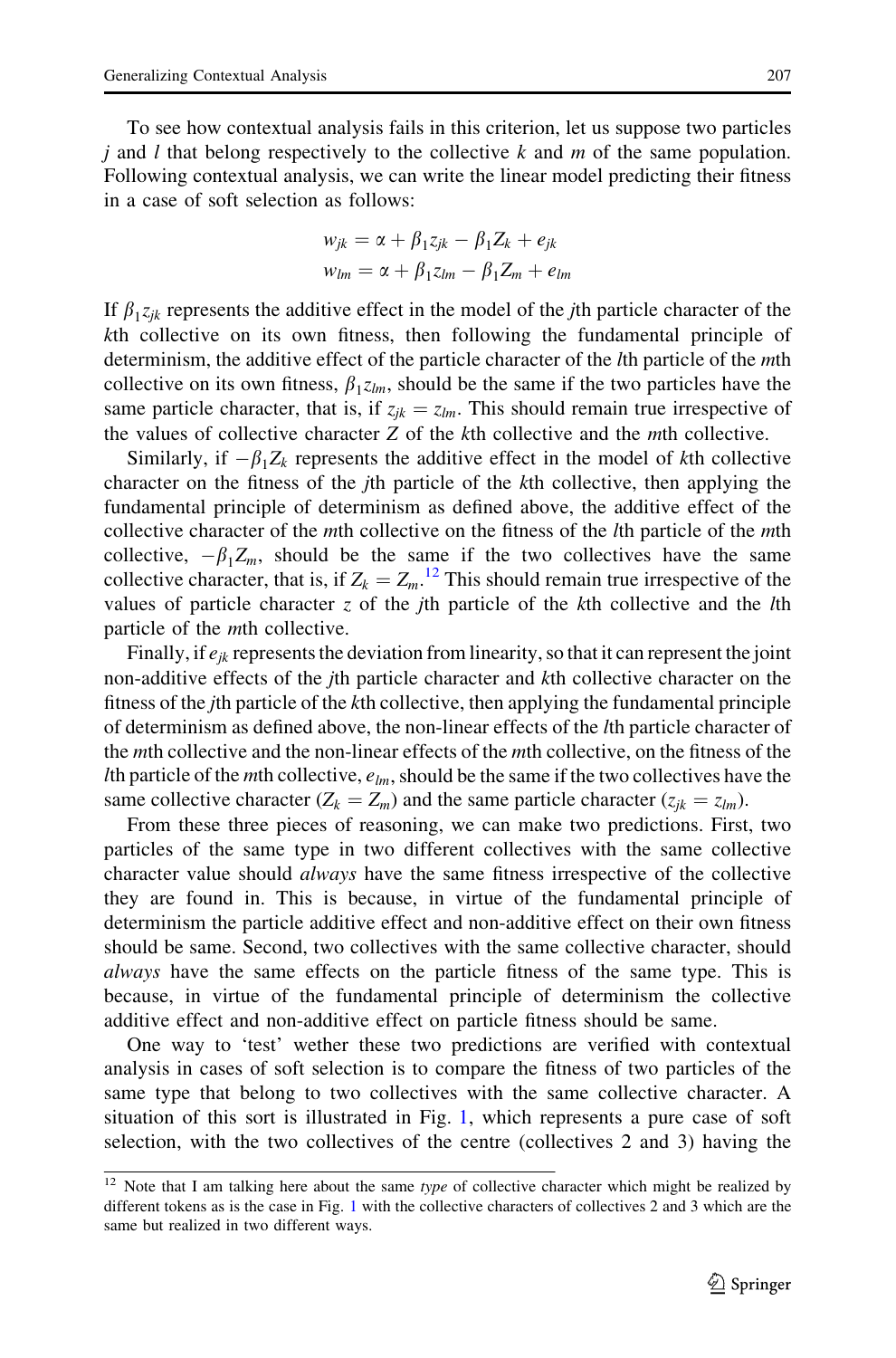<span id="page-11-0"></span>same collective character (same shade of grey) but a very different composition of particles although both the black type and the white type are present in both collectives. If the fundamental principle of determinism is respected in this case, the two particles should have the same fitness, because in both cases the particle character and the collective character (plus their interaction) should lead to the same effects on particle fitness. If this is verified, we can safely conclude that contextual partitioning is an accurate causal partition of multilevel selection in cases of soft selection. If not, then, following a causal interpretation of contextual analysis, the difference should be attributed to a different additive effect in each collective coming from the same particle character, a different additive effect coming from the same collective character or again to a different non-additive effect in each collective coming from the same interaction between particle-character and collective-character.<sup>13</sup> If such was the case, this *reductio ad absurdum* would demonstrate that contextual analysis does not represent an accurate causal decomposition of multilevel selection in cases of soft selection.

On Fig. [1](#page-8-0), we can see that a black particle has on average 4 offspring particles in collective 2 and 5 in collective 3. Similarly a white particles has on average 2 particles in collective 2 and 1 in collective 3. Since in both situations the two particles compared have the same particle and collective characters, following our reasoning, they should have the same fitness in our deterministic setup in which particle and collective characters (plus their interaction) are the only difference makers for particle fitness. Yet, in both cases, the two particles have different fitnesses. Using contextual analysis, we must thus attribute this difference either to a difference in the effect of particle character on particle fitness, in the effect of collective character on particle or again in their interaction which is absurd because we are, by stipulation in a deterministic setting, and doing so violates precisely this assumption. For that reason, contextual analysis should be rejected as an adequate causal model for cases of soft selection in which there is variation in collective character.<sup>14</sup>

# 6 An Alternative and Superior Causal Model: The Intercepts-asoutcomes and Slopes-as-outcomes Hierarchical Linear Models

Multilevel analysis in its modern form has been designed in the social sciences to address several drawbacks of contextual analysis as understood by Boyd and Iversen [\(1979](#page-19-0)) and thus Goodnight et al. ([1992\)](#page-19-0) and Okasha ([2006\)](#page-19-0). I will refer from now on to contextual analysis as 'classical contextual analysis'.<sup>15</sup> One of the problems of classical contextual analysis is that does not consider that particle and collective

<sup>&</sup>lt;sup>13</sup> Note that these do not represent mutually exclusive situations: the overall difference could be attributed a combination of these three causes.

<sup>&</sup>lt;sup>14</sup> Note that other complex scenario of multilevel selection, some involving soft selection while others not, are expected to violate the fundamental principle of determinism in deterministic settings when modelised by contextual analysis. Therefore my demonstration is not intended to apply solely to soft selection cases, but these are the ones I take issue with in this paper.

<sup>&</sup>lt;sup>15</sup> As previously, everything said about contextual analysis can be transposed to neighbour partitioning (see [Appendix\)](#page-18-0). To classical contextual analysis, corresponds a classical form of neighbour partitioning.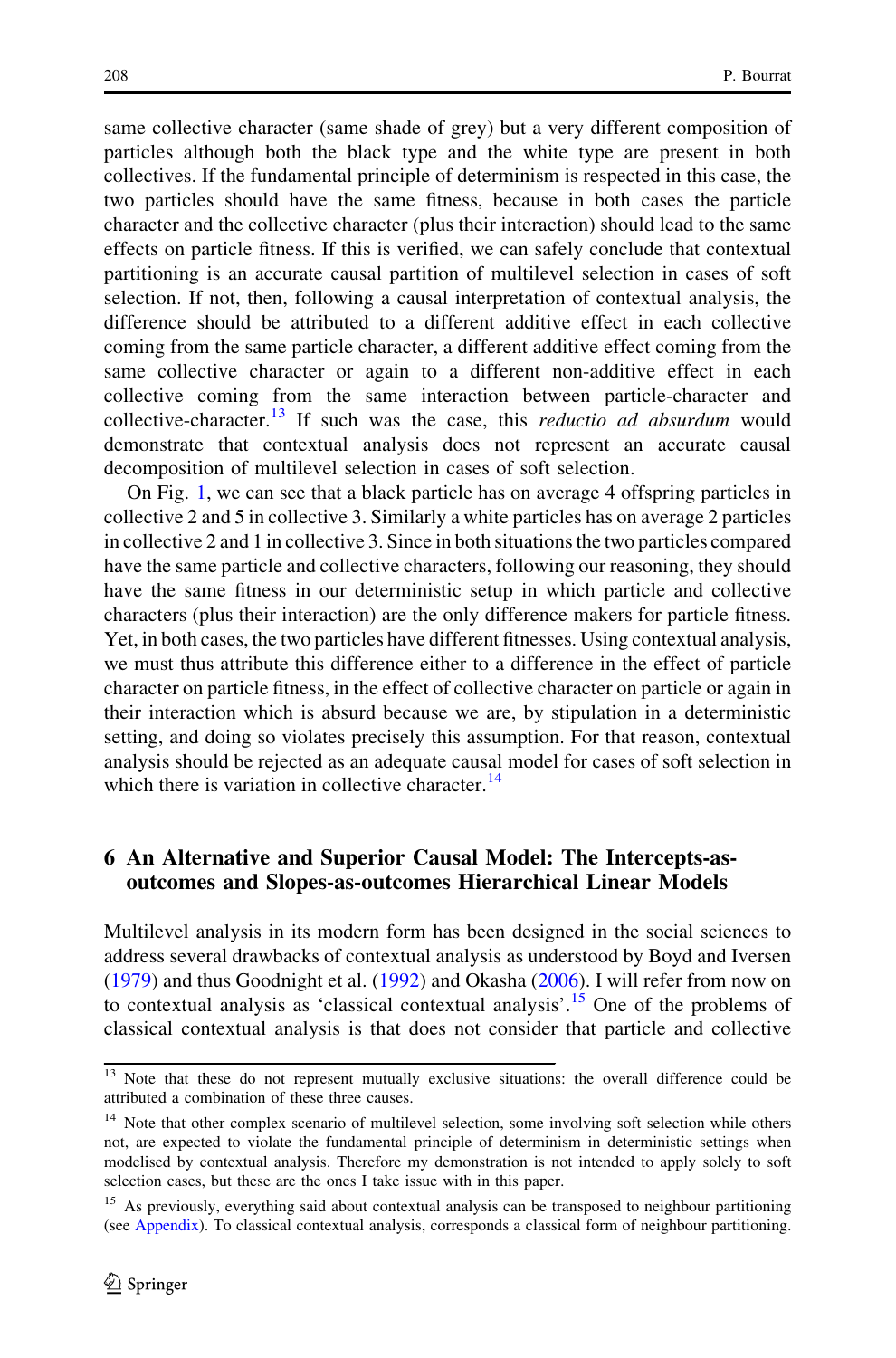characters are distinct sources of variability (Snijders and Bosker [1999,](#page-20-0) 2). An instance of this problem arose when educational researchers wanted to understand if there was a dependence between performance of students and the school they belong too (De Leeuw and Meijer [2008](#page-19-0); Goldstein [2011\)](#page-19-0). Classical contextual analysis treats the performance of a school (collective) solely as an aggregation of the performance of its students (particle). Yet this assumption is quite problematic because in this case there are causes of the dependent variable (performance of the student) other than the individual-level variable and their school-level aggregates. Furthermore these additional causes are correlated with the school-level aggregates. Taking into these correlated school-level variables is one of the main theoretical motivation of modern multilevel analysis and why it has now supplanted classical contextual analysis, as it is stressed in all recent textbooks on multilevel modeling (e.g., De Leeuw and Meijer [2008;](#page-19-0) Goldstein [2011;](#page-19-0) Hox [2010;](#page-19-0) Snijders and Bosker [1999\)](#page-20-0). It should be noted that the exact same problem is present in biological populations as exemplified by Gardner ([2015a](#page-19-0)).

Going back to the cases of soft selection, since classical contextual analysis fails in the fundamental principle of determinism it might be worth asking why this is the case. One possible answer is that cases of soft selection are in some ways inherently similar to the ones of the schools. It is perfectly plausible that particle fitness is causally explained by particle character, collective character and a third (or more) factor(s) affecting all the members of a particular collective in the same way (or at least in more similar way within collectives than between collectives) and that although is not explicitly stated in the description of deterministic soft selection cases is inherent to all of them.

But how should this factor be integrated in our linear model? The hierarchical linear model, which is the main tool used in modern multilevel analysis, comes in two flavours and assumes in simple cases that the intercept for each collective is a variable in the same way particle character and collective character are. Snijders and Bosker ([1999](#page-20-0)) call this model the 'intercepts-as-outcomes model'. Under more complex models, it is assumed that the slope of each independent variable within each collective is itself a variable. Snijders and Bosker ([1999\)](#page-20-0) call this model the 'slopes-as-outcomes model'. (See Fig. [2](#page-13-0) for a comparison of these two approaches with classical contextual analysis using rudimentary causal graphs.) In this latter case that would imply, in causal terms, that the effect of particle character and/or collective character varies within each collective due to some causal factor influencing the relationship between particle and/or collective character and particle fitness (see Fig. [2](#page-13-0)c, where the third factor influences the relationship between collective character and particle fitness). In the former case this would simply mean that this third factor directly influences particle fitness without influencing the effect of particle and/or collective character (see Fig. [2](#page-13-0)b). Note the curved, dashed and double-headed arrows in Fig. [2b](#page-13-0), c that represent a correlation between the collective character and the third factor *within each collective*. It is because of these correlations (known as intraclass correlations in the context of analyses of variance) that the hierarchical-linear model is different from classical contextual analysis which assumes independence of all observations. Thus the hierarchical linear model does not represent the simple addition of an explanatory variable in a multivariate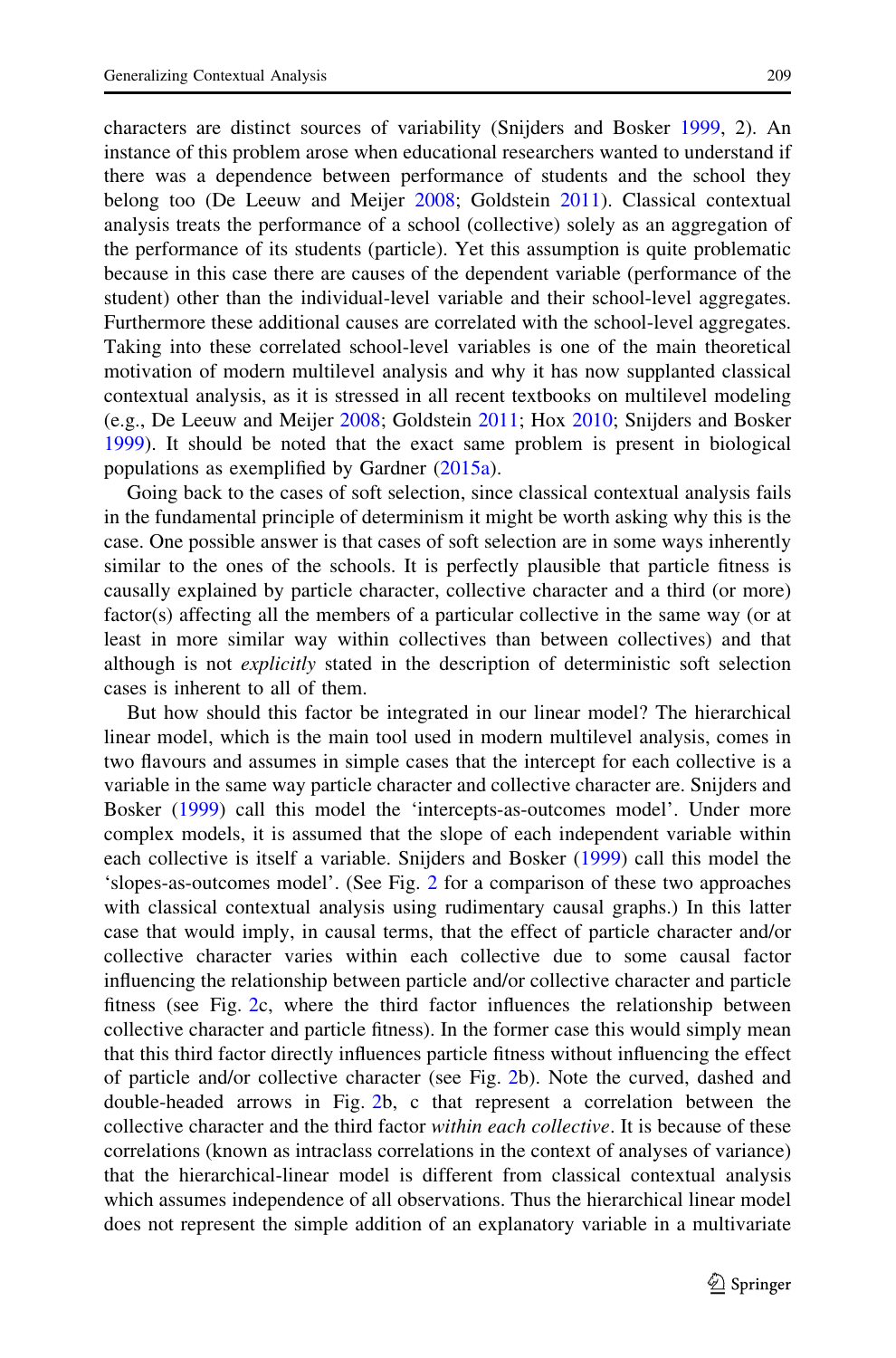<span id="page-13-0"></span>

Fig. 2 Examples of simple causal graphs of the different models used in multilevel analysis. a Classical contextual analysis; b multilevel analysis with intercepts as outcomes; c multilevel analysis with slopes as outcomes. Single-headed and straight arrows imply causation; double-headed, curved and dashed arrows imply intraclass correlations

regression analysis as one can find in Stevens et al. ([1995\)](#page-20-0) for instance. It proposes a way to account for intraclass correlations.<sup>16</sup>

Which one of the two flavours (intercepts as outcomes or slopes as outcomes) one chooses for soft selection does not really matter for us. I will treat here the simpler case in which only the intercept within each collective can vary, that is, the intercepts-as-outcomes model (Fig. 2b), so that there is no cross-level interaction between this third factor and particle and/or collective character. Cross-level interaction occurs when the slope of an independent variable is explained by another variable (Snijders and Bosker [1999](#page-20-0), 73–74). Note that the conclusions I draw from this simpler case (Fig. 2b) would be the same if I was considering the slope of each independent variable within each collective as an outcome (Fig. 2c) (see Snijders and Bosker [1999](#page-20-0), chap. 5 for the details of how this can be done).

If one assumes that the intercept is a dependent variable fully explained by a third factor different from particle and collective character (residual term nil), the linear regression model for cases of soft selection (following the intercepts-as-outcomes model) can be written as follows:

$$
w_{jk} = \alpha_{0k} + \beta_1 z_{jk} - \beta_1 Z_k + e_{jk}
$$

where  $\alpha_{0k}$  represents the intercept for the k th collective and is defined as:

$$
\alpha_{0k}=\alpha_{00}+\alpha_{01}V_k
$$

where  $\alpha_{00}$  is the average intercept across all the collectives of the population,  $V_k$  is the independent variable explaining the intercept in the k th collective and  $\alpha_{01}$  is the regression coefficient of the intercept of collective k on variable V in group k. For the moment, I do not provide any causal interpretation for V.

Once the substitution of  $\alpha_{0k}$  is made in the regression model we have:

Note that Gardner [\(2015a\)](#page-19-0) develops a similar analysis in the context of the hierarchical form of the Price equation.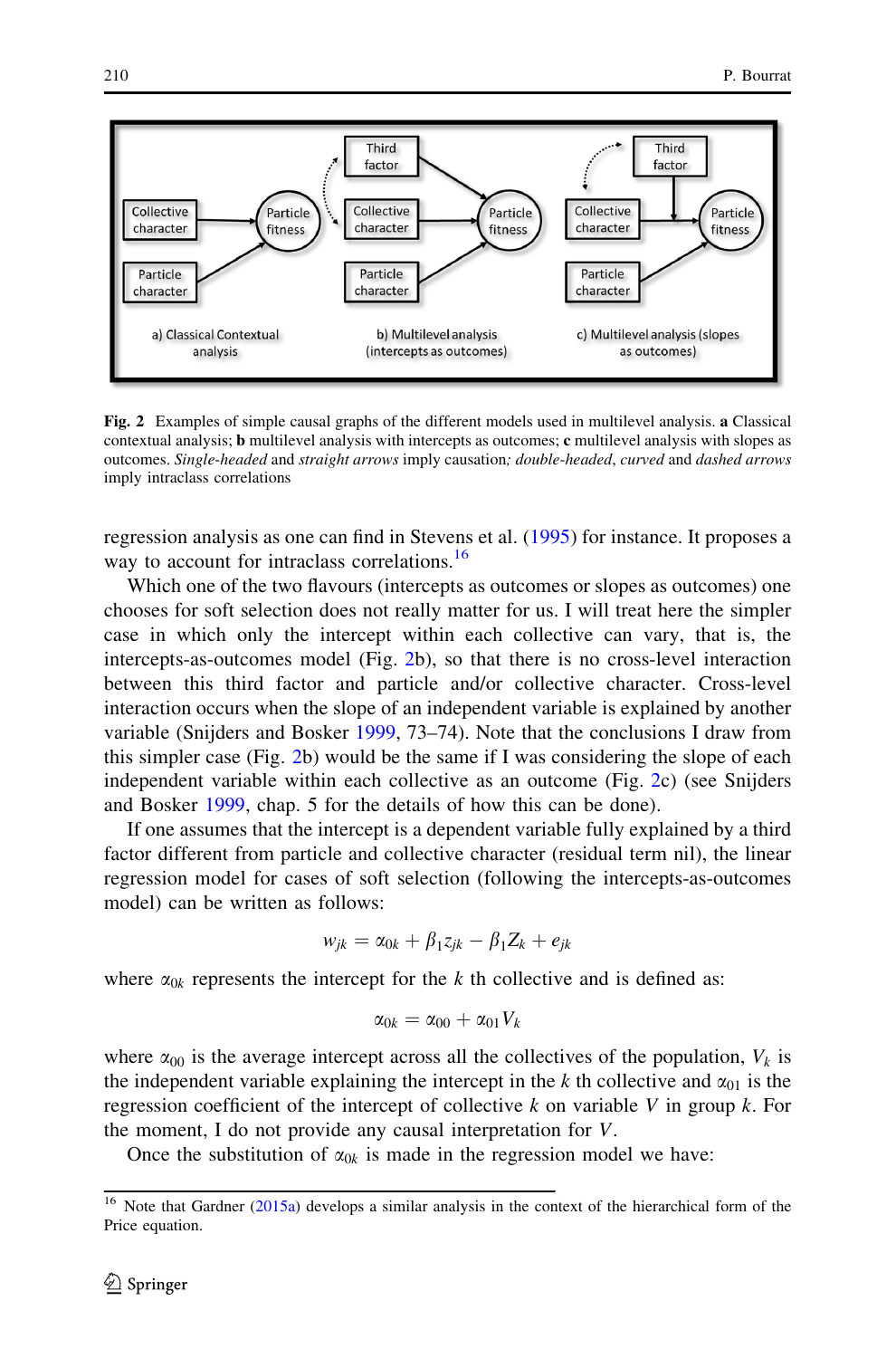$$
w_{jk} = \alpha_{00} + \alpha_{01} V_k + \beta_1 z_{jk} - \beta_1 Z_k + e_{jk}
$$

<span id="page-14-0"></span>Note that if  $\alpha_{01}V_k$  is nil, then we go back to the classical form of contextual analysis.

Let us now assess whether this model is consistent with the fundamental principle of determinism using our two particles in collectives 2 and 3 represented in Fig. [1.](#page-8-0) The assessment is straightforward. We can see that although the two particles of the same type in these two collectives with the same characters have different fitnesses, we can now attribute this difference to a difference in V between the two particles' fitnesses. The intercepts-as-outcomes version of the hierarchical linear model, because it is consistent, in its generic form, with the fundamental principle of determinism in the case of soft selection is thus superior to classical contextual analysis and consequently to the neighbour approach.

If we now substitute  $w$  by this model in Eq. [\(2](#page-3-0)), we obtain:

$$
\overline{w}\Delta \overline{z} = Cov(\alpha_{00} + \alpha_{01} V_k + \beta_1 z_{jk} - \beta_1 Z_k + e_{jk}, z_{jk}) \n= Cov(\alpha_{00}, z_{jk}) + \alpha_{01} Cov(V_k, z_{jk}) + \beta_1 Cov(z_{jk}, z_{jk}) - \beta_1 Cov(Z_k, z_{jk}) \n+ Cov(e_{jk}, z_{jk})
$$

Since  $\alpha_{00}$  is a constant,  $Cov(\alpha_{00}, z_{ik})$  is nil and by virtue of what the least-squares regression analysis is doing  $Cov(e_{ik}, z_{ik})$  is nil. This means the above equation can be simplified into:

$$
\bar{w}\Delta\bar{z} = \alpha_{01}Cov(V_k, z_{jk}) + \beta_1 Var(z_{jk}) - \beta_1 Var(Z_k)
$$
\n(6)

To see the difference between Eq.  $(4')$  $(4')$  $(4')$  stemming from classical contextual analysis and Eq. (6), the term  $\alpha_{01}Cov(V_k, z_{ik})$  and more particularly the factor V must be causally interpreted in Eq.  $(6)$ . One possible interpretation of V is as an intrinsic factor of collectives (for instance the variance in particle character in the collective, the presence of at least one black particle in a collective, etc.). In such cases, the collective level character relevant for particle fitness is not a simple additive function of the particle character. Another possibility is that this factor does not result from the sole interaction of particles between themselves, but also includes some other parts of the collective (assuming a collective is not merely the sum of particles but also includes other material parts). This interpretation would lead us to the view that cases of soft selection are not cases of the MLS1 sort but of the MLS2 sort (see the next section for an example). If one assumes that collective fitness is an additive function of particle fitness, as Okasha does, this latter interpretation must be rejected.

Another interpretation compatible with MLS1 is that  $V$  is a factor extrinsic to the collective (e.g. the amount of resource available at a given time for the collective). However, in such case, selection is not the only factor determining particle reproductive output and natural selection cannot be the sole causal factor of the model. It is interesting to note that a similar point has been made by Mitchell-Olds and Shaw [\(1987](#page-19-0), 1154–1155) in single level context where they argue that multilevel regression cannot rule out the existence of an unmeasured factor influencing fitness and phenotypic character that would give spurious estimates of selection bias (see also Gardner [2015a](#page-19-0) in the context of multilevel selection). The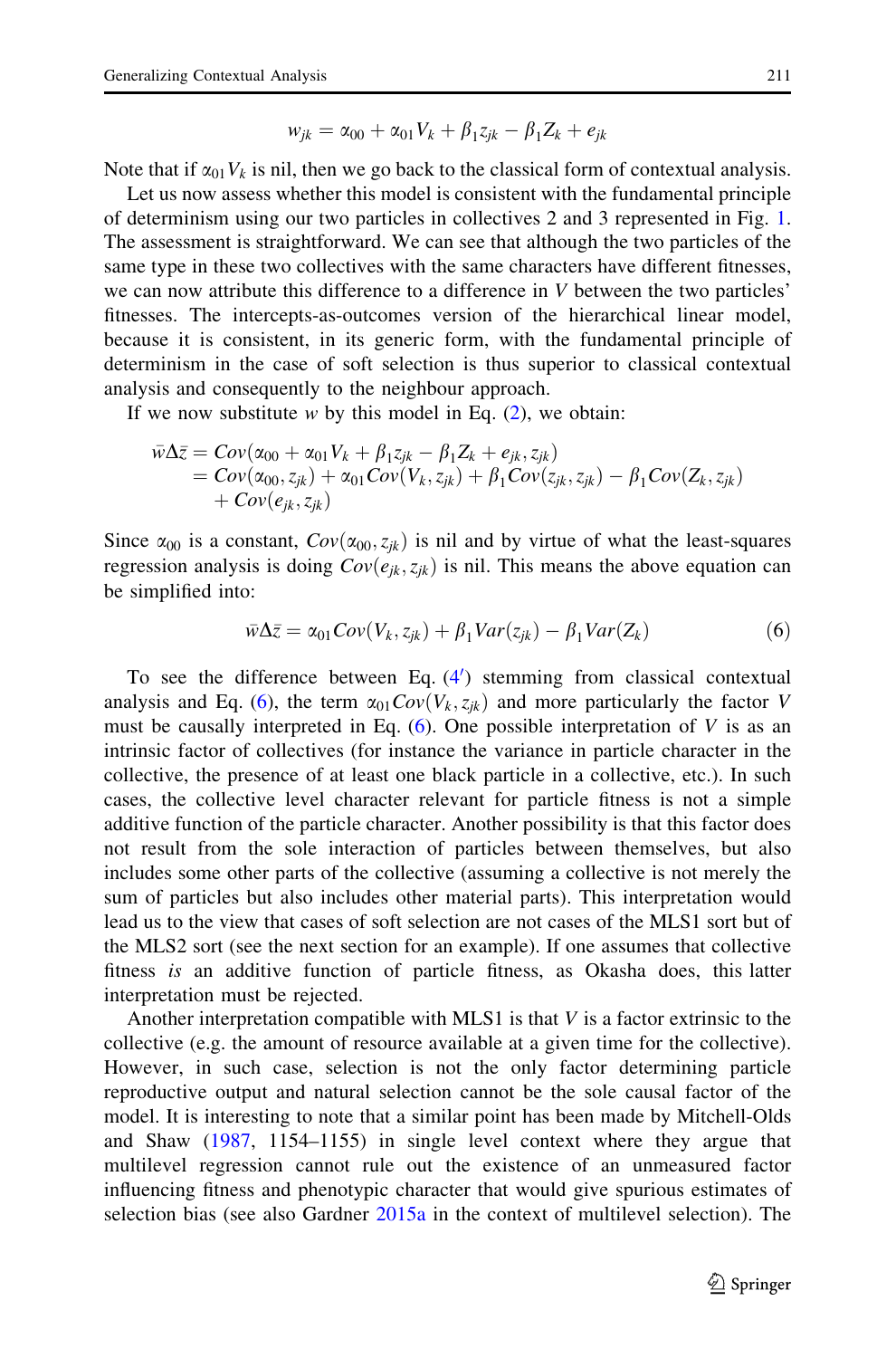view that soft selection might be interpreted as a mixed case of selection and another factor raises the question as to whether cases of soft selection represent 'pure' cases of natural selection (albeit multilevel ones). It also raises the question as to whether frequency and density dependent selection can also be interpreted as cases of pure selection, for soft selection is a case of both frequency and density dependent selection (Wallace [1975](#page-20-0)). I will not pursue these questions here.

Although I have not demonstrated it here, assuming linearity and zero interaction, in non-frequency and non-density dependent cases of multilevel selection, the variable  $V$  can be assumed to be nil (or constant) without violating the fundamental principle of determinism. These cases, as argued by Okasha, are thus perfectly accountable with the classical contextual partitioning. Thus classical contextual analysis represents a special case of multilevel partitioning in which particle fitness is fully explained by particle and collective characters.

### 7 Segregation Distortion and Soft Selection

The result obtained by Eq.  $(6)$  $(6)$  suggests that if we were to keep V constant in a MLS1 setting, so that,  $Cov(V_k, z_{ik}) = 0$ , then we would necessarily observe a difference in fitness between collectives of different particle composition. Thus it seems that the correct conclusion to draw from the fact that  $Cov(Z_k, W_k) = 0$  in the Price equation in cases of soft selection, is the result of the annulation of the sum of the effects of particle character (indirect), collective character (direct) and the third causal factor  $(V)$  (indirect) on collective fitness, not that there is no collective level selection (of the MLS1 sort). Yet, some might argue that this conclusion is at least as counterintuitive as the conclusion drawn from a causal reading of classical contextual analysis (Eq. [4](#page-5-0)), which if we recall it, is that there is collective level selection in cases of soft selection. In this section I show that the conclusion drawn from a causal reading of Eq. ([6\)](#page-14-0) is only counterintuitive in cases of soft selection of the MLS2 sort, a type of selection, which, I have already emphasized, is beyond the scope of the main contentions of both this article and Okasha's version of contextual analysis.

Take the case proposed by Okasha of three genotypes AA, AB and BB that have identical fitnesses so that  $W_{AA} = W_{AB} = W_{BB}$  and in which the allele A has a higher reproductive success than B when it is paired with an allele B (leading to a heterozygote genotype) rather than with a allele A (for details see Okasha [2006,](#page-19-0)  $154-155$ ).<sup>17</sup> The Price equation detects no selection at the genotypic level, while the intercepts-as-outcomes model does, for the same reasons given in Sect. [6,](#page-11-0) namely that the third factor V is causally responsible together with  $z$  and  $\overline{z}$ , of the nil covariance between  $W$  and  $Z$ . As in the previous case, the Price equation (Eq. [3](#page-7-0)') seems to provide the intuitively 'good' answer (but we saw in Sect. [5.1](#page-7-0) that this intuition is misleading) while the version of hierarchical model presented in the previous section (Eq. [6\)](#page-14-0) does not if one assumes that there is no extrinsic variable involved in the fitness outcome of organisms beyond particle character and

<sup>&</sup>lt;sup>17</sup> See also another case of segregation distortion at the same page, which can be treated in a similar way.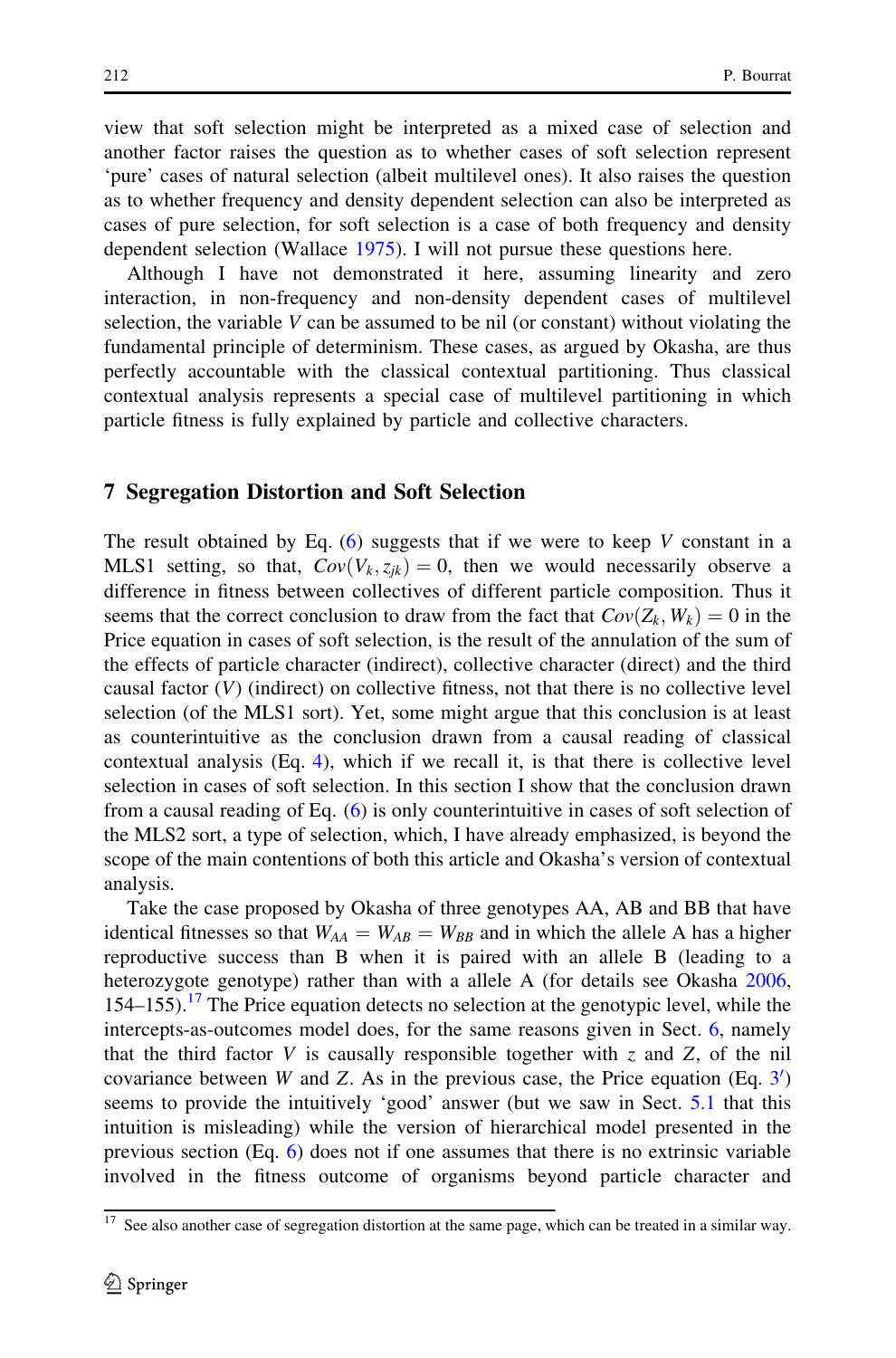collective character [that is,  $\alpha_{01}Cov(V_k, z_{ik}) = 0$ ] and that the case is of the MLS1 sort. $^{18}$  It seems that in this case, the same fitness outcome at the multicellular level would arise even if all the organisms of the population were in the exact same environment, and thus no 'hidden variable' extrinsic to the collective or cross-level interaction could be invoked  $(V)$ . There really would seem to be no organismal selection going on here. Should we thus conclude that the intercepts-as-outcomes model is faulty as Okasha did for classical contextual analysis? No so fast. Although, the segregation distortion case seems at first glance to be perfectly isomorphic to the previous case of soft selection presented in Fig. [1](#page-8-0) (with the slight complication of sexual reproduction), a closer look reveal that it is not the case.

One reason why these two cases are not perfectly isomorphic is because 'diploid organism' is not isomorphic to 'collective' in the sense we have used the term 'collective' so far. As noted by Sarkar [\(1994](#page-19-0), [1998;](#page-19-0) see also Falk and Sarkar [1992\)](#page-19-0) genotypes and organisms belong to two separate biological hierarchies that we intuitively conflate, but should not. The two hierarchies are on the one hand: allele  $\rightarrow$  locus  $\rightarrow$  gene complex  $\rightarrow$  genotype, etc., and on the other hand: molecule  $\rightarrow$  organelle (including chromosome)  $\rightarrow$  cell  $\rightarrow$  tissue  $\rightarrow$  organ $ism \rightarrow group$ , etc. Yet, any conclusion drawn in one hierarchy cannot be straightforwardly translated into the other. And thus from the conclusion that there is selection (assuming the analysis given earlier is correct) of *genotypes*, we cannot move to the conclusion that there would be *organismal* selection. This is because the two hierarchies are conceptually independent and a pattern of selection in one does not imply the same pattern in the other. There might be rules of equivalence between the two hierarchies that renders, in some specific conditions, the conclusion(s) drawn within one hierarchy applicable to the other(s), but without having established those rules, nothing can be said from the perspective of the hierarchical linear partitioning presented in the previous section.

Sarkar's distinction must be linked to the distinction between MLS1 and MLS2. By noticing that particles (alleles) and collectives (organisms) belong to two different hierarchies, in the case of segregation distortion, we immediately know that the fitness metric for particles and collectives are different, and that the collective character is not the average of the particle character. It seems thus that cases of segregation distortion are clearly of the MLS2 sort, not of the MLS1 one as assumed by Okasha because 'alleles' and 'organisms' belong to two different biological hierarchies. Thus it might be correct to claim, following the argument I proposed earlier, that there is genotypic selection (together with allelic selection and some other factors) in the case of segregation of distortion proposed by Okasha, when genotype are strictly compared to alleles (MLS1 and thus within the same biological hierarchy) without the contradiction that there is no organismic selection (MLS2).

I thus believe that soft selection cases of segregation distortion cannot be considered as problem cases for the hierarchical linear partitioning interpretation in a MLS1 context presented in the previous section since those cases cannot straightforwardly be considered as cases of MLS1.

<sup>&</sup>lt;sup>18</sup> Effectively, as I pointed earlier, this is equivalent to a case of classical contextual analysis (Eq. [4](#page-5-0)).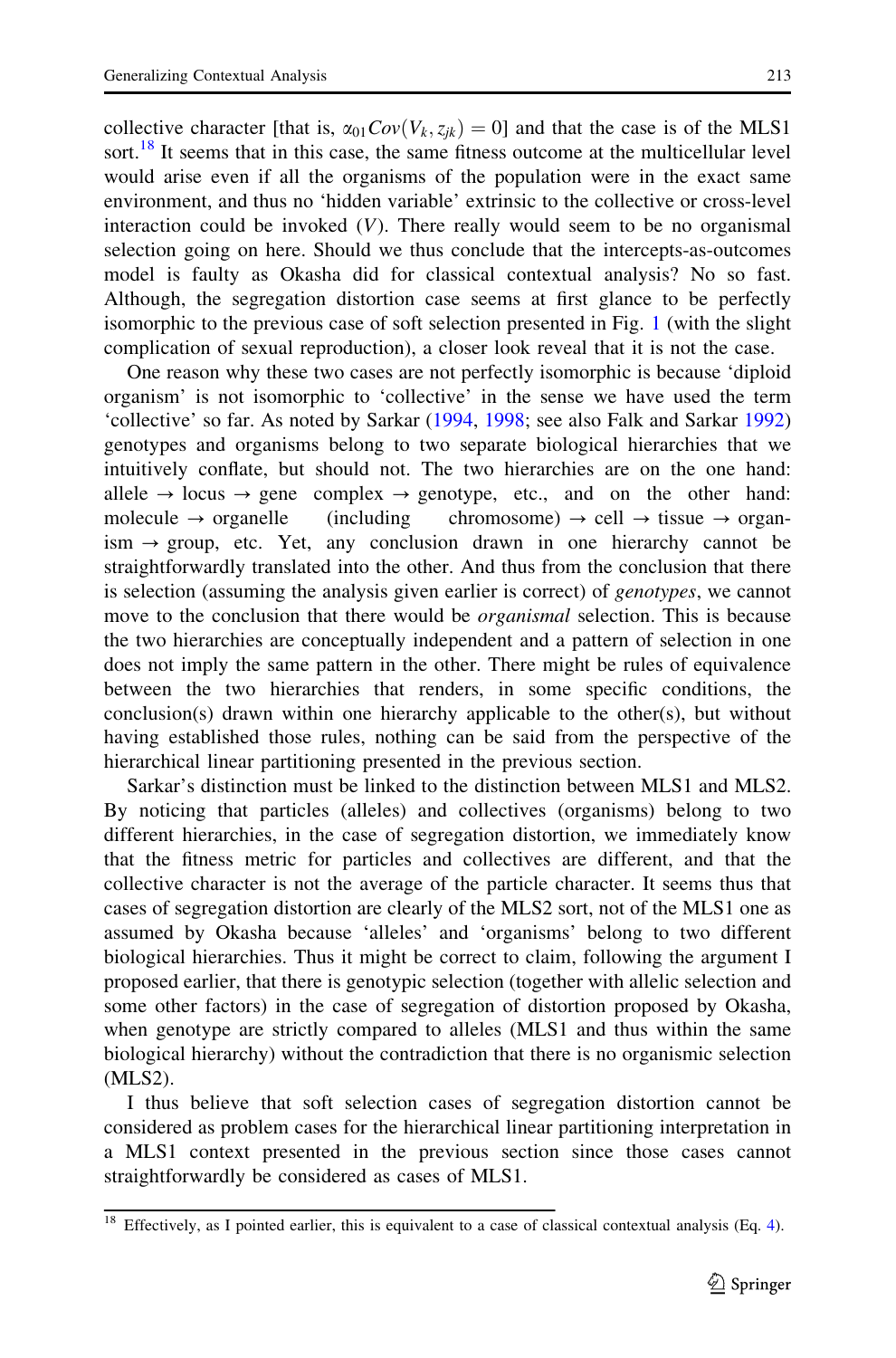# 8 Conclusion: Generalising Contextual Analysis?

In this paper I have shown that the claim that the Price equation represents a better causal decomposition than the contextual and neighbour partitionings is not warranted, for the Price equation will generally, and this applies also to soft selection cases, be unable to detect cross-level by-products of selection running from the particle to the collective level or from the collective to the particle level. Later on, I argued that contextual and neighbour partitionings (sensu Okasha) were also inadequate for dealing with soft selection since to be consistent they must violate the fundamental principle of determinism that the same cause always lead to the same effect. I have then proposed a fourth partitioning stemming out from the up-to-date multilevel modelling literature and more particularly the hierarchical linear model that addresses the shortcoming of the classical contextual and neighbour partitionings. I have shown how by, assuming that the intercept in the contextual model is itself a dependent variable, one can account for the evolutionary change observed in at least some cases soft selection<sup>19</sup> while being consistent with the fundamental principle of determinism that the same cause produces the same effect in a deterministic setting. Finally, I have shown that cases of segregation distortion cannot straightforwardly considered as MLS1 cases. Thus, soft selection cases involving segregation distortion should not be regarded as problematic cases for the version of the hierarchical-linear partitioning I proposed here.

Throughout the paper I have discussed different approaches to multilevel selection, in the particular case of soft selection. It should be stressed that fundamentally the classical contextual, neighbour and hierarchical partitionings all use the same methodology. The main difference between the three partitionings is that classical contextual analysis makes a higher number of unrealistic assumptions than the 'linear hierarchical' partitioning proposed here. Two of them are 1) considering the collective character is a mere aggregate of the particle character; and 2) considering that there is no intraclass correlation. I have shown some important limitations that come with these assumptions when one wants to interpret causally some cases of soft selection and it should be expected that similar limitations will be encountered by contextual analysis in cases different from soft selection but in which the same assumptions are violated.

Because contextual analysis, the neighbour approach and the hierarchical linear one all belong to the same family of models, it seems prima facie reasonable to propose a single term for all these partitionings. Some might favour the term ''contextual analysis''. Although from a statistical point of view this is perfectly justified, like Okasha [\(2006](#page-19-0), 98–99) I am reluctant to do so if, given a particular multilevel setting, the goal is to find the correct *causal* story underpinning it. Once interpreted causally each type of analysis tells a structurally different causal story. This, I believe, is sufficient reason to give them a different name. But if, in a given context, everyone agrees on which statistical equation is the most appropriate, this problem becomes to a large extent a semantic one.

<sup>&</sup>lt;sup>19</sup> Other cases would involve more complex models.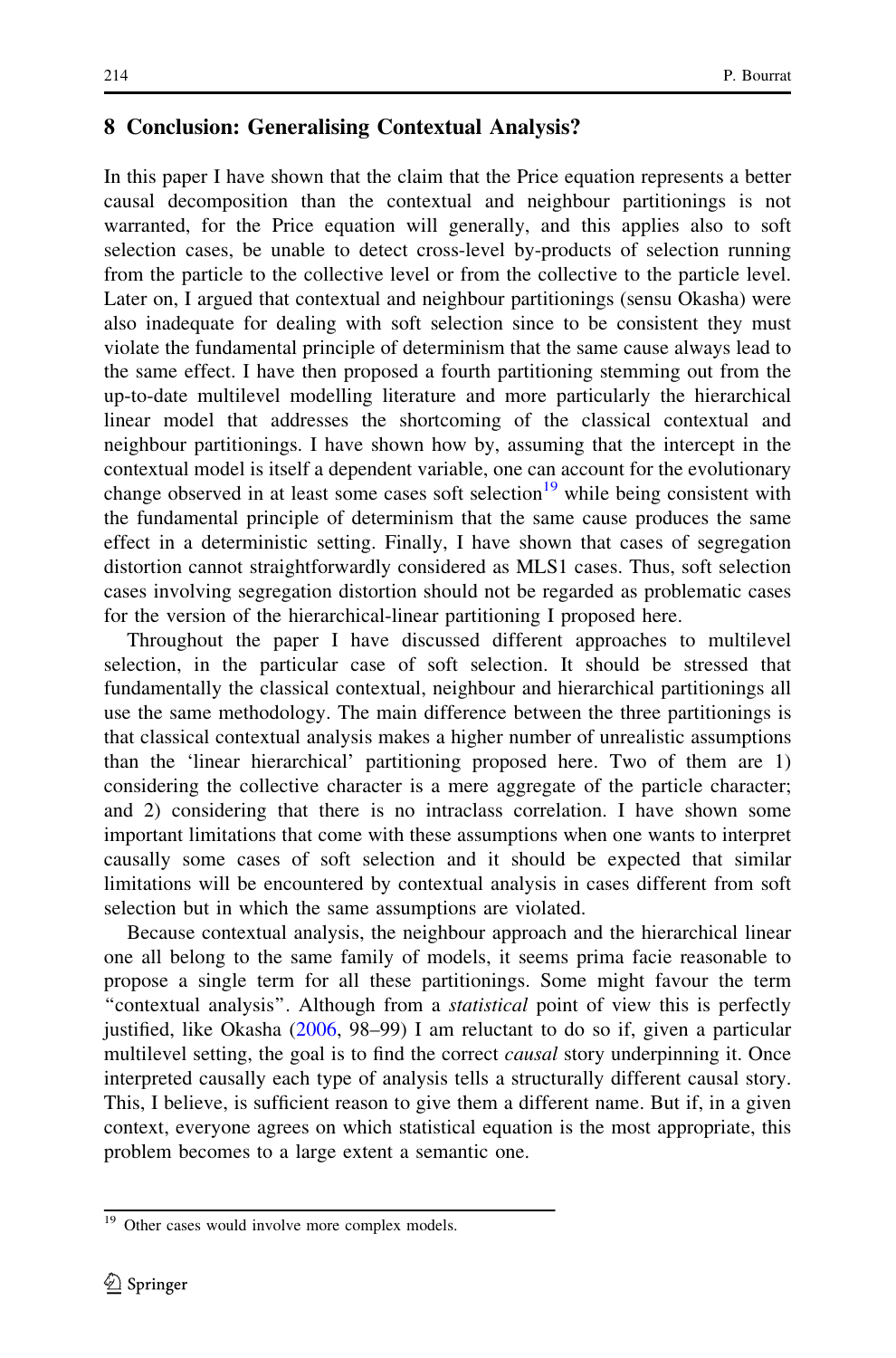<span id="page-18-0"></span>Acknowledgments I am thankful to Andy Gardner, Charles Goodnight, Samir Okasha and three anonymous reviewer for comments on earlier versions of the manuscript and Peter Godfrey-Smith for his advice on this topic. I am also grateful to Paul Griffiths for his support over the years. This research was supported under Australian Research Council's Discovery Projects funding scheme (Projects DP150102875).

# Appendix

Okasha ([2005,](#page-19-0) 718–719) provides a definition of  $\beta_4$  in terms of collective characters and particle characters by demonstrating that there is the simple relation following relation between  $\beta_2$  and  $\beta_4$ . Given that neighbourhood character is defined as  $X_{jk} = \frac{nZ_k - z_{jk}}{n-1}$ , we can deduct that

$$
\beta_4 = \frac{n-1}{n} \beta_2
$$

where  $n$  is the number of particles in a collective.

Although Okasha does not provide a demonstration of it, it is also useful to express  $\beta_3$  in terms of collective and particle characters. In fact, this will allows us to highlight the difference between the direct effect of particle character on particle fitness, controlling for collective character and the direct effect of particle character on particle fitness, controlling for *neighbourhood* character. This also highlights the straightforward mathematical link between contextual and neighbour partitionings. This can be done as follows. Assuming  $e_{jk}$  is nil we have:

$$
w_{jk} = \beta_3 z_{jk} + \beta_4 X_k = \beta_3 z_{jk} + \beta_2 \frac{nZ_k - z_{jk}}{n}
$$

This expression can be rearranged as follows:

$$
w_{jk} = \left(\beta_3 - \frac{\beta_2}{n}\right)z_{jk} + \beta_2 Z_k
$$

Because both the contextual and Okasha's version of the neighbourhood regression models are models for particle fitness, we know that:

$$
w_{jk} = \beta_1 z_{jk} + \beta_2 Z_k = \beta_3 z_{jk} + \beta_4 X_k
$$

And thus it follows that:

$$
\beta_1 z_{jk} + \beta_2 Z_k = \left(\beta_3 - \frac{\beta_2}{n}\right) z_{jk} + \beta_2 Z_k
$$

This implies that:

$$
\beta_1 = \beta_3 - \frac{\beta_2}{n}
$$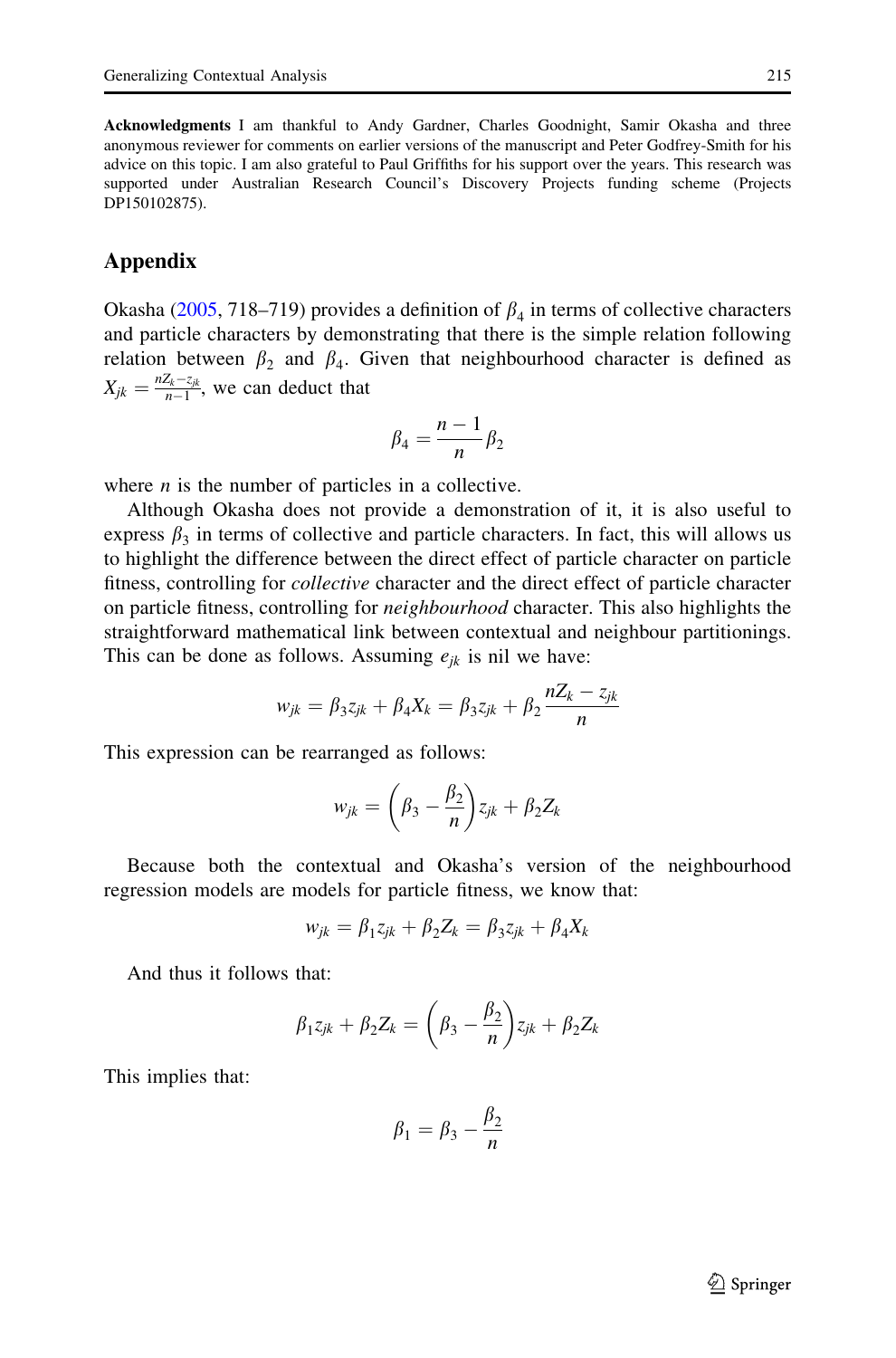<span id="page-19-0"></span>and therefore that:

$$
\beta_3 = \beta_1 + \frac{\beta_2}{n}
$$

Recall that Okasha defines  $\beta_3$  as the partial regression coefficient of fitness on particle character, controlling for neighbourhood character. We can now express it verbally in terms of particle and collective characters. Following the definitions of  $\beta_1$ ,  $\beta_2$  and *n* provided in the main text,  $\beta_3$  is the sum of the partial regression coefficient of particle fitness on particle character, controlling for collective character and the partial regression coefficient of fitness on collective character, controlling for particle character, divided by the number of particles in the collective.

### References

- Bourrat P (2015a) Levels, time and fitness in evolutionary transitions in individuality. Philosophy & Theory in Biology 7. doi:[10.3998/ptb.6959004.0007.001](http://dx.doi.org/10.3998/ptb.6959004.0007.001)
- Bourrat P (2015b) Levels of selection are artefacts of different fitness temporal measures. Ratio 28 (1):40–50. doi[:10.1111/rati.12053](http://dx.doi.org/10.1111/rati.12053)
- Boyd LH, Iversen GR (1979) Contextual analysis: concepts and statistical techniques. Wadsworth Publishing Company, Belmont
- Damuth J, Heisler IL (1988) Alternative formulations of multilevel selection. Biol Philos 3(4):407–430
- De Leeuw J, Meijer E (2008) Introduction to multilevel analysis. In: De Leeuw J, Meijer E (eds) Handbook of multilevel analysis. Springer, New York, pp 1–75
- Falk R, Sarkar S (1992) Harmony from discord. Biol Philos 7(4):463–472
- Frank SA (1998) Foundations of social evolution. Princeton University Press, Princeton
- Frank SA (2012) Natural selection. IV. The Price equation. J Evol Biol 25(6):1002–1019
- Gardner A (2015a) The genetical theory of multilevel selection. J Evol Biol 28(2):305–319
- Gardner A (2015b) More on the genetical theory of multilevel selection. J Evol Biol 28(9):1747–1751
- Goldstein H (2011) Multilevel statistical models, 4th edn. Wiley, Chichester
- Goodnight CJ (2015) Multilevel selection theory and evidence: a critique of Gardner, 2015. J Evol Biol 28(9):1734–1746
- Goodnight CJ, Schwartz JM, Stevens L (1992) Contextual analysis of models of group selection, soft selection, hard selection and the evolution of altruism. Am Nat 140(5):743–761
- Heisler L, Damuth J (1987) A method for analyzing selection in hierarchically structured populations. Am Nat 130(4):582–602
- Hox JJ (2010) Multilevel analysis: techniques and applications. Routledge, New York
- Lande R, Arnold SJ (1983) The measurement of selection on correlated characters. Evolution 37(6):1210–1226
- Lewontin RC (1970) The units of selection. Annu Rev Ecol Syst 1(1):1–18
- Mitchell-Olds T, Shaw RG (1987) Regression analysis of natural selection: statistical inference and biological interpretation. Evolution 41(6):1149–1161
- Nunney L (1985) Group selection, altruism, and structured-deme models. Am Nat 126(2):212–230
- Okasha S (2004) Multilevel selection and the partitioning of covariance: a comparison of three approaches. Evolution 58(3):486–494
- Okasha S (2005) Altruism, group selection and correlated interaction. Br J Philos Sci 56(4):703–725
- Okasha S (2006) Evolution and the levels of selection. Oxford University Press, New York
- Price GR (1970) Selection and covariance. Nature 227:520–521
- Price GR (1972) Extension of covariance selection mathematics. Ann Hum Genet 35(4):485–490
- Robertson A (1966) A mathematical model of the culling process in dairy cattle. Anim Prod 8(95):108
- Sarkar S (1994) The selection of alleles and the additivity of variance. In: PSA: proceedings of the biennial meeting of the Philosophy of Science Association, pp 3–12
- Sarkar S (1998) Genetics and reductionism. Cambridge University Press, Cambridge